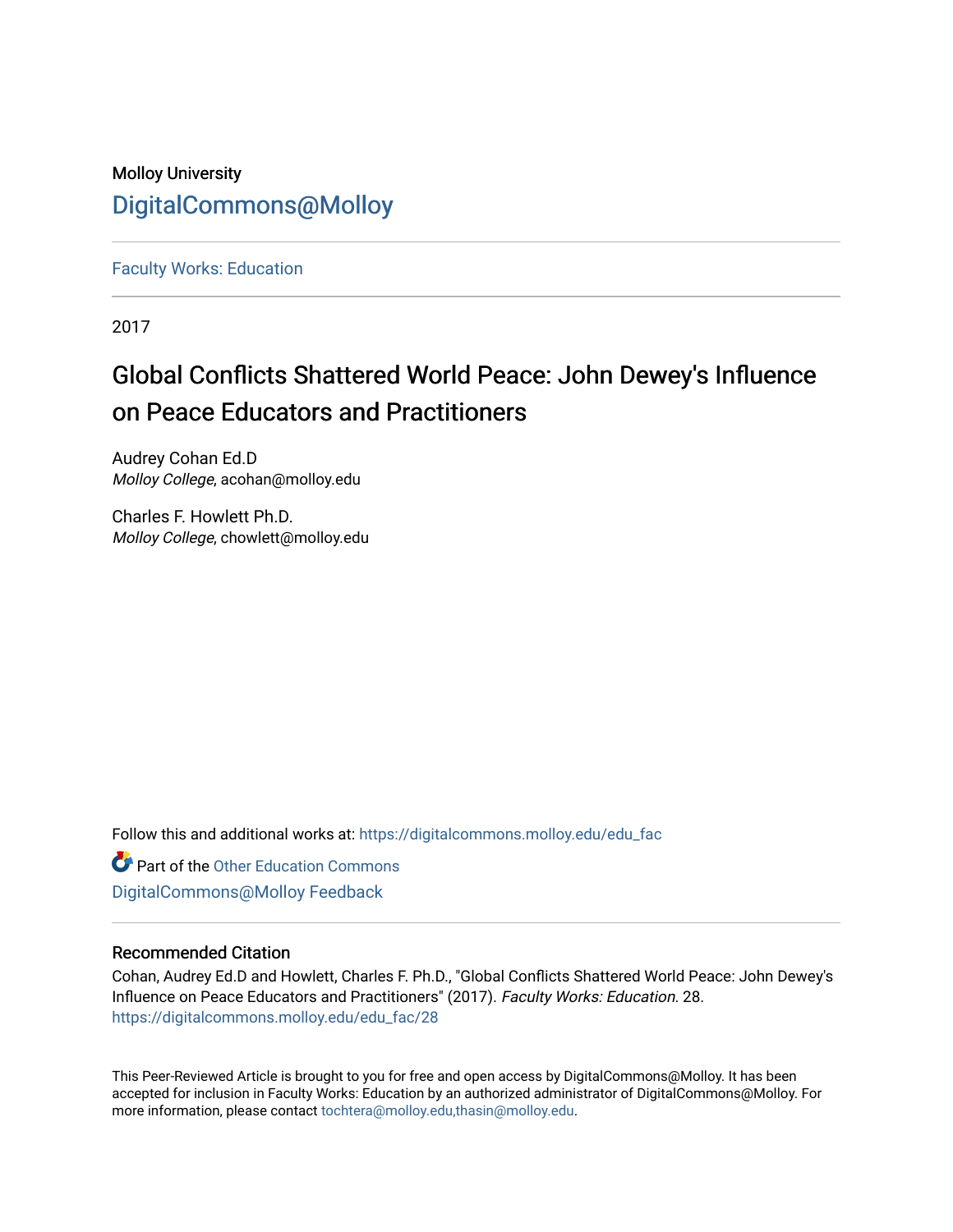## **ARTICLE**

# Global Conflicts Shattered World Peace: JOHN DEWEY'S INFLUENCE ON PEACE EDUCATORS AND PRACTITIONERS

## Audrey Cohan and Charles F. Howlett

## **ABSTRACT**

The need to build an awareness of peace and of peace education is often a message that is difficult to share with the larger society. John Dewey, an acclaimed American philosopher and intellectual, used his public platform to espouse his ideas on democracy and peace as a resolution to global discord during the years preceding and during World Wars I and II. Although Dewey did shift his perspective as global conflicts shattered his hope for world peace, he persevered in his missive of democracy and tolerance, especially through his writing and lectures. Dewey strongly believed that democratic societies are best suited to preserve peace and societal harmony. His reasoning was premised on his own understanding of democracy as a way of life, not as a political process. This paper examines Dewey's ideas on peace education and his influence during the interwar years as well as during World War II. It also discusses how his ideas have been applied to contemporary approaches to peace education as seen through the lens of present-day practitioners. Through these historical milestones, Dewey's philosophical support for peace education wavered when he faced the perpetual dilemma of what to do when the values of peace are in direct conflict with justice, decency, humanity, understanding, and cooperation. Yet, aspects of his ideas on how to teach peace—focused on building democratic communities—can still be seen in classrooms today.

## Dewey's Perspective on Peace in the Face of Two World Wars

As scholars revisit the profound words of John Dewey (1859–1952), an acclaimed American philosopher and intellectual, the impact of his writings is often discussed within the context of peacebuilding. Although Dewey supported American military involvement in World War I, he did so with caution. His main objective was to establish a lasting peace based on the principles President Woodrow Wilson put forth as part of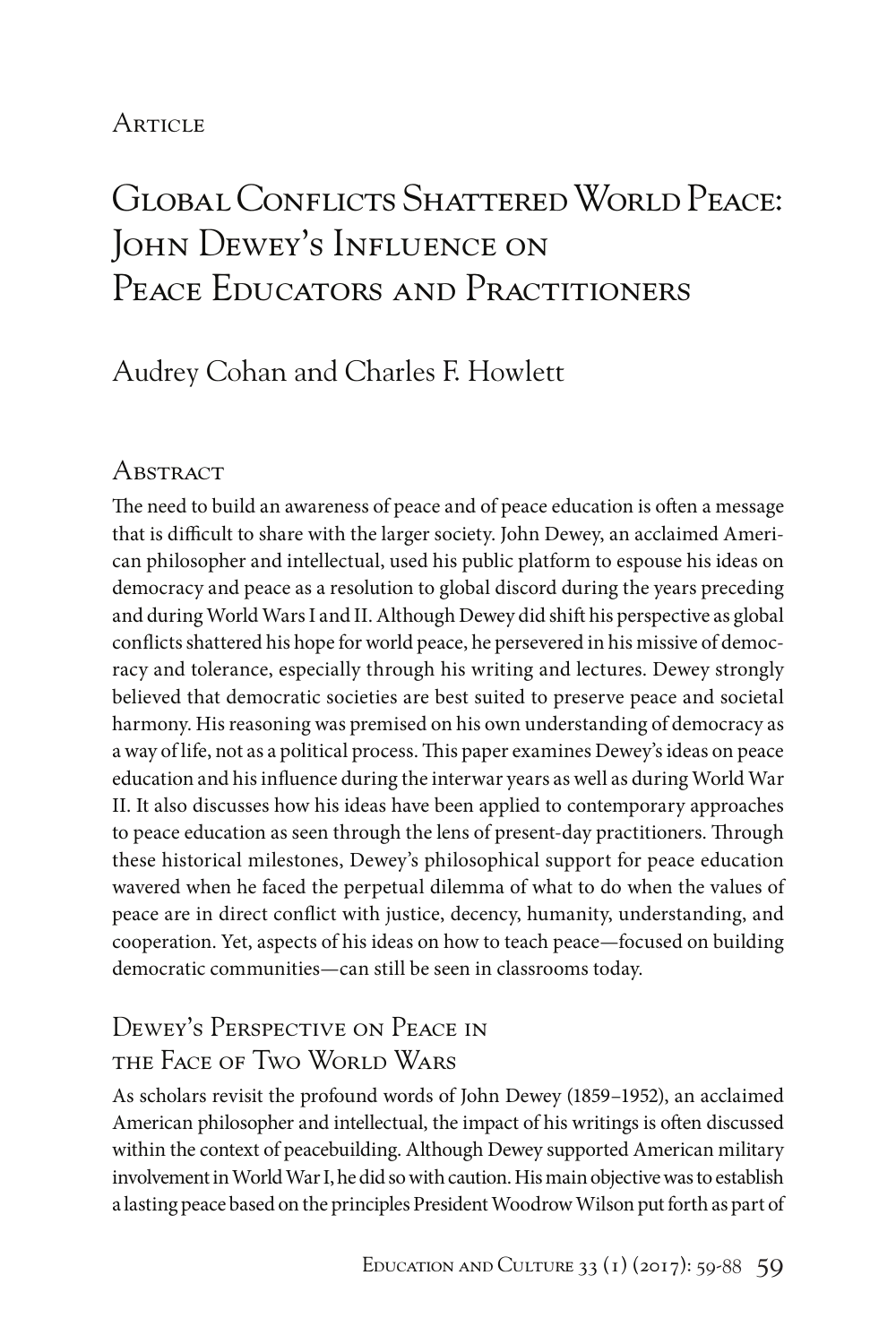his Fourteen Points. Dewey supported it as a "war to end all wars" and "to make the world safe for democracy." During World War I, Dewey used his pragmatic philosophy to try to influence both leaders and laymen regarding the possibilities of world peace, through American military participation, in order to defeat the evils of autocracy. By no means a militarist or war enthusiast, his efforts were misconstrued and he was not able to share his inherent message of democracy as an instrument for peace. In the short time span between the two World Wars, Dewey wrote prolifically in an effort to further persuade world leaders on his philosophical position regarding peace and the values of tolerance. During this fifteen-year time span, he unhappily changed his viewpoints about war and conflict, recognizing that peace may never be achieved on the global level. However, his thinking shifted as he noted that peace education couched within a peacebuilding emphasis—was a genuine possibility when focused on schools. In fact, many historians remember Dewey for his impact on schools and classrooms rather than his impact on politics and his call for peace among nations.

It should be noted that Dewey's initial interest in teaching about peace was sparked in the spring of 1917 by an interdisciplinary war issues course at Columbia University. The war issues course opened up new vistas for Dewey. It convinced him that the method of intelligence—a process whereby thought is socially organized, cooperative, experimental, and concerned with the solution of concrete problems as attested to in experience—was capable of incorporating different disciplines into an organic conception of society. Such a process, he pointed out, would thus allow people to identify causal relationships or patterns of events, conditions, and behaviors that produce violent conflict and from such recognition to devise strategies for preventing them. He believed the sterile or philistine academic approach had to give way to a more comprehensive, all-encompassing effort toward interdisciplinary cooperation. Moreover, since Dewey equated peace with democracy and argued that a democratic society was inherently compatible with human cooperation and understanding, the course added to his initial disposition that in order to work on the international system itself, major changes in our domestic institutions would also have to occur. Perhaps the basic point made in this lecture series was that the outdated proposition upholding the doctrine of the nation-state, as a guarded and sacred institution, remained the major barrier to world peace. A powerful nationstate was a threat to democracy, as evidenced by the German experience. The key to conflict control, in his opinion, was to deflate the emotions and values attached to nationalism and substitute in their place a world order based on international law and governmental organization. Clearly, the course offered him the initiative and desire to see to it that education would focus all its attention and energies on the individual as the eventual creator of worldwide social change.

More specifically, Dewey considered teaching about world peace as a process of learning to understand and appreciate all cultures, races, and ethnicities, mutually arrived at and cooperatively agreed upon. It would also extend the concept of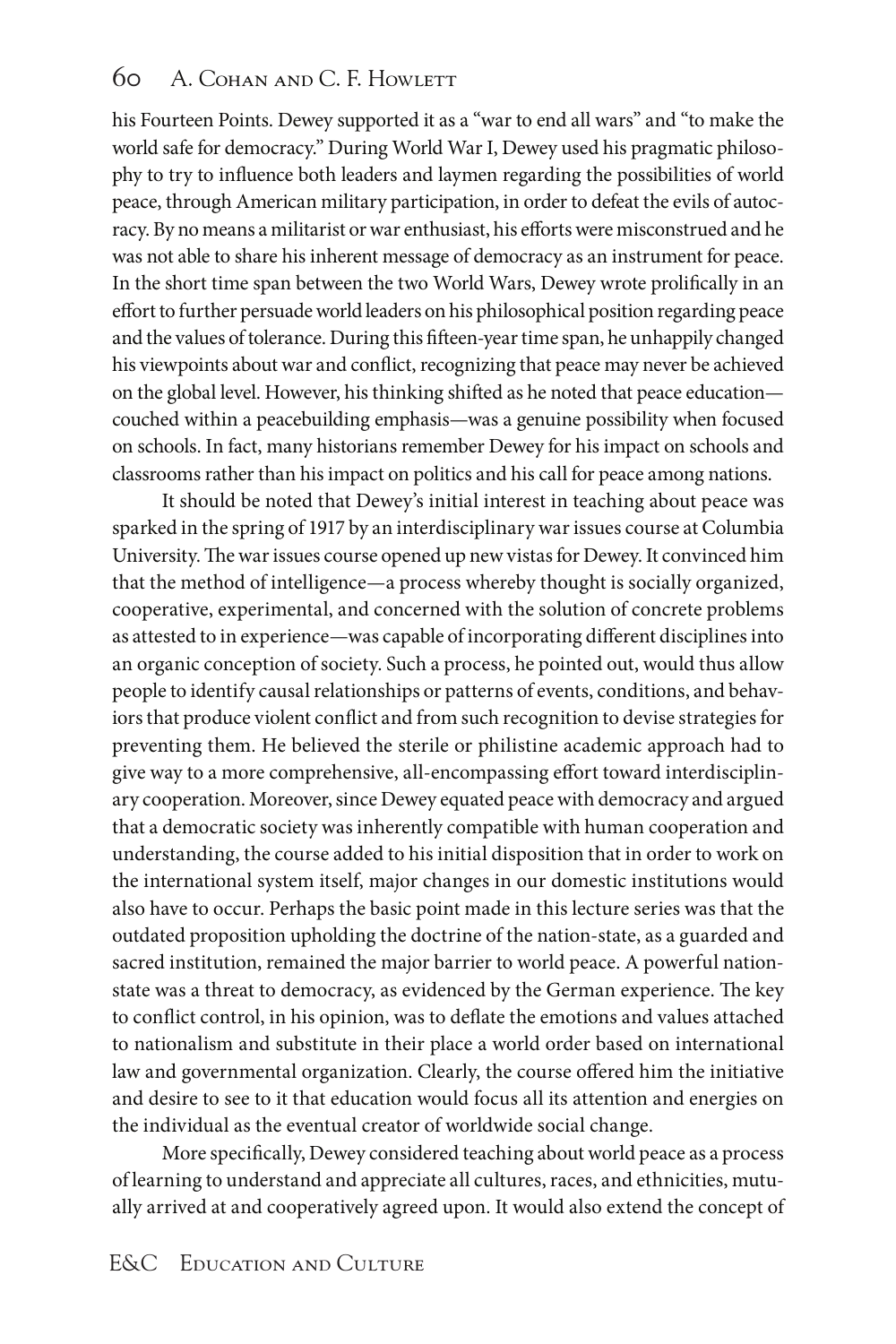nationality—a current cultural and political obstacle—to a transnational awareness that relied upon social justice in order to promote global harmony. Through his work with teachers and schools, and in the message of his public and scholarly writings, Dewey addressed conflict resolution and tolerance programs in schools. His concept of encouraging cultural appreciation for all races and cultures as a way to bridge the sinister aspects of uniformed nationalism was seen by many at the time as responding to the shifting geopolitical balance of power. Understanding Dewey's thinking in the ever-changing tide of world events between World War I and World War II helps to provide a context for why Dewey wanted to share his desire for peace with children. Equally important, it would be during World War II that, with hindsight, Dewey began to regret that little had been done to promote peace education programs in the nation's schools. What he always looked for was a grassroots movement for peace through educating children, not one based on military victory or led by political officials. The future political leaders, the schoolchildren, should be shaped by an educational program that uses subjects such as history, geography, and economics for building peaceful cultures. World War II brought that idea into sharper focus for Dewey.

Throughout the course of World War II, Dewey concentrated his efforts on bringing Americans to accept a more tolerant attitude toward those who opposed the consensual mode of thought. He already had prepped himself for such an occurrence in an editorial he wrote for the American Association of University Professors in December of 1939. "Recollections of the events of the last war," he wrote, "forcibly remind us that our institutions of higher learning are not immune to war hysteria. They tell us that the atmosphere created by war enables interested parties to use this hysteria for their own ends, by means of suppression of free inquiry and free expression."1 His prescription now was to be prepared:

It is more or less of a commonplace today to refer many of the present troubles of the world to the defects of the Versailles treaty. These defects had . . . *their* cause. Failure of educated men and women, including those in universities, was a part of this cause. Let us make sure that we do not share again in this guilt, especially as in our case it is more of an act of treachery to our supreme end than it is in the case of others.<sup>2</sup>

Dewey would follow up these thoughts in *The American Teacher.* Just as he had implored college professors to uphold the principle of academic freedom, he now warned the nation's teachers to keep in mind that "the primary loyalty of democracy at the present time is to communication" based upon free speech, free publication, and free assembly. "[T]he essence of democracy," he advised, "is above all the freedom to develop intelligence; intelligence consisting of judgment as to what facts are relevant to action and how they are relevant to things to be done, and a corresponding alertness in the quest for such facts." No longer was he urging the public to heed his advice, as he did in his World War I call to arms, "In Time

Volume 33 (1) 2017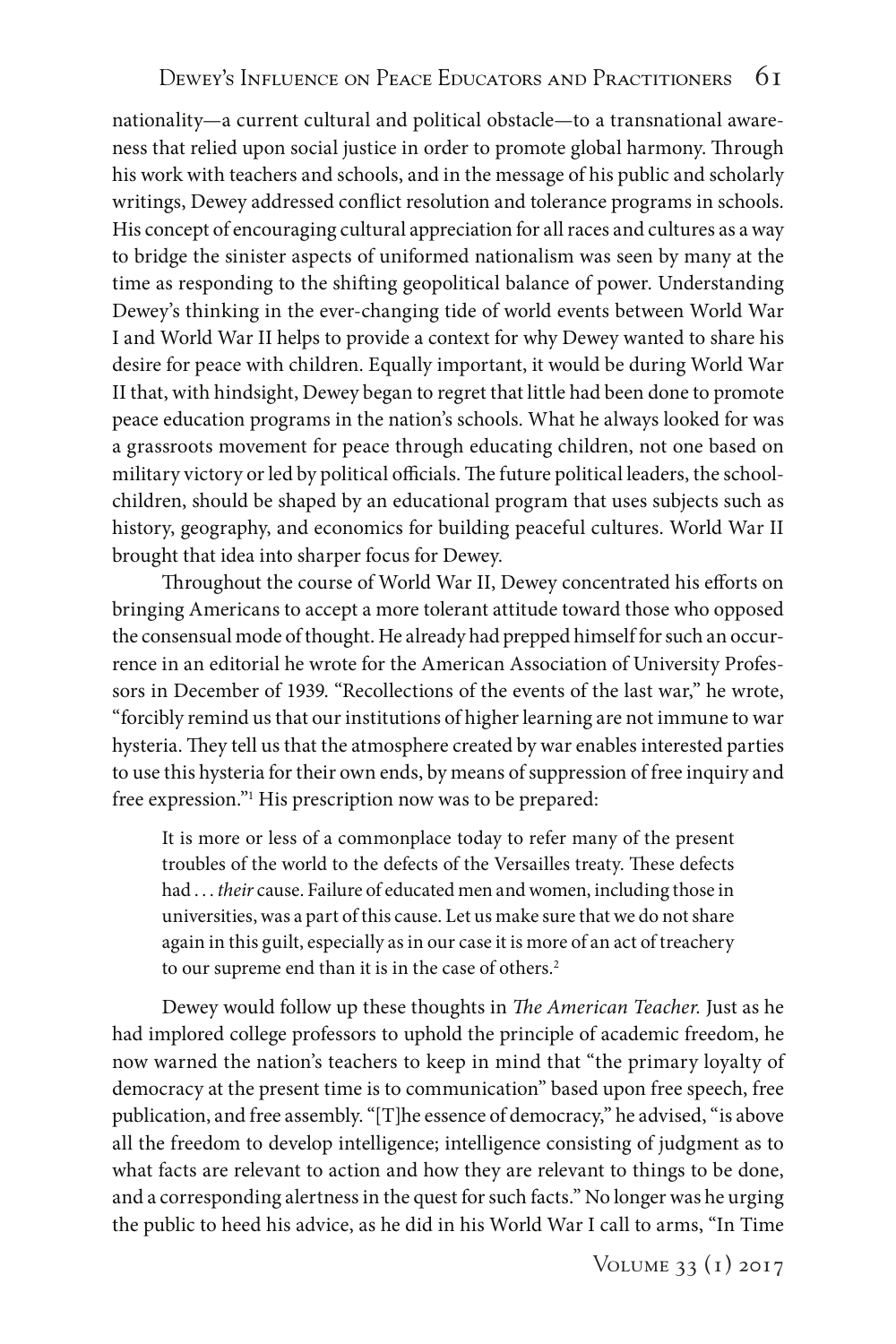## 62 A. Cohan and C. F. Howlett

of National Hesitation." Instead, he wanted to remind his readers that "In theory, democracy has always professed belief in the potentialities of every human being, and all the need for providing conditions that will enable these potentialities to come to realization." What teachers must bear in mind are not only the evils of totalitarianism but also those forces which would corrupt the democratic way of life through war. Very tellingly, he observed that

Our anti-democratic heritage of Negro slavery has left us with habits of intolerance toward the colored race—habits which belie profession of democratic loyalty. The very tenets of religion have been employed to foster anti-Semitism. There are still many, too many, persons who feel free to cultivate and express racial prejudices as if they were within their personal rights, not recognizing how the attitude of intolerance infects, perhaps fatally as the example of Germany so surely proves, the basic humanities without which democracy is but a name.

Democratic loyalty, he forcefully maintained, "is the will to transform passive toleration into active cooperation." Fraternity, the willingness to work together, "is the essence of cooperation" and "has never been widely practiced, and this failure is a large factor in producing the present state of the world."3 Taking this complex idea of cooperation and making it accessible to teachers and students was one of Dewey's greatest challenges. His philosophical writings were not easily translated for the classroom—and yet cooperation was the core of his thinking regarding peace education.

It was during World War II, a war Dewey half-heartedly supported despite the horrors of Nazi and Japanese atrocities, that he produced some of his most reflective pieces regarding the importance of peace as an instrument of social justice. He had been well aware of the sinister effects of hyperpatriotism during the previous world war, marked by growing domestic intolerance and the drive for conformity. What bothered him now, as before, was how little opportunity was provided in the field of education to teach students about their public role in a democracy. Dewey strongly believed that democratic societies are best suited to preserving peace and societal harmony. His reasoning was premised on his own understanding of democracy as a way of life, not as a political process. In this respect, the public, when educated to appreciate the benefits of international harmony, can check elected officials, the power brokers, and those who consider patriotic values a necessary component of militarism.

Equally important, the reason elected officials resort to appeals to military supremacy and self-defense is because they are the byproducts of an educational system that has touted the virtue of nationalism as a basic component of patriotic allegiance to one's country. Very often leaders of nations look at the concept of peace as the end product of war rather than as a cultural process that instills in formative minds the real value of justice and cooperation. In what many consider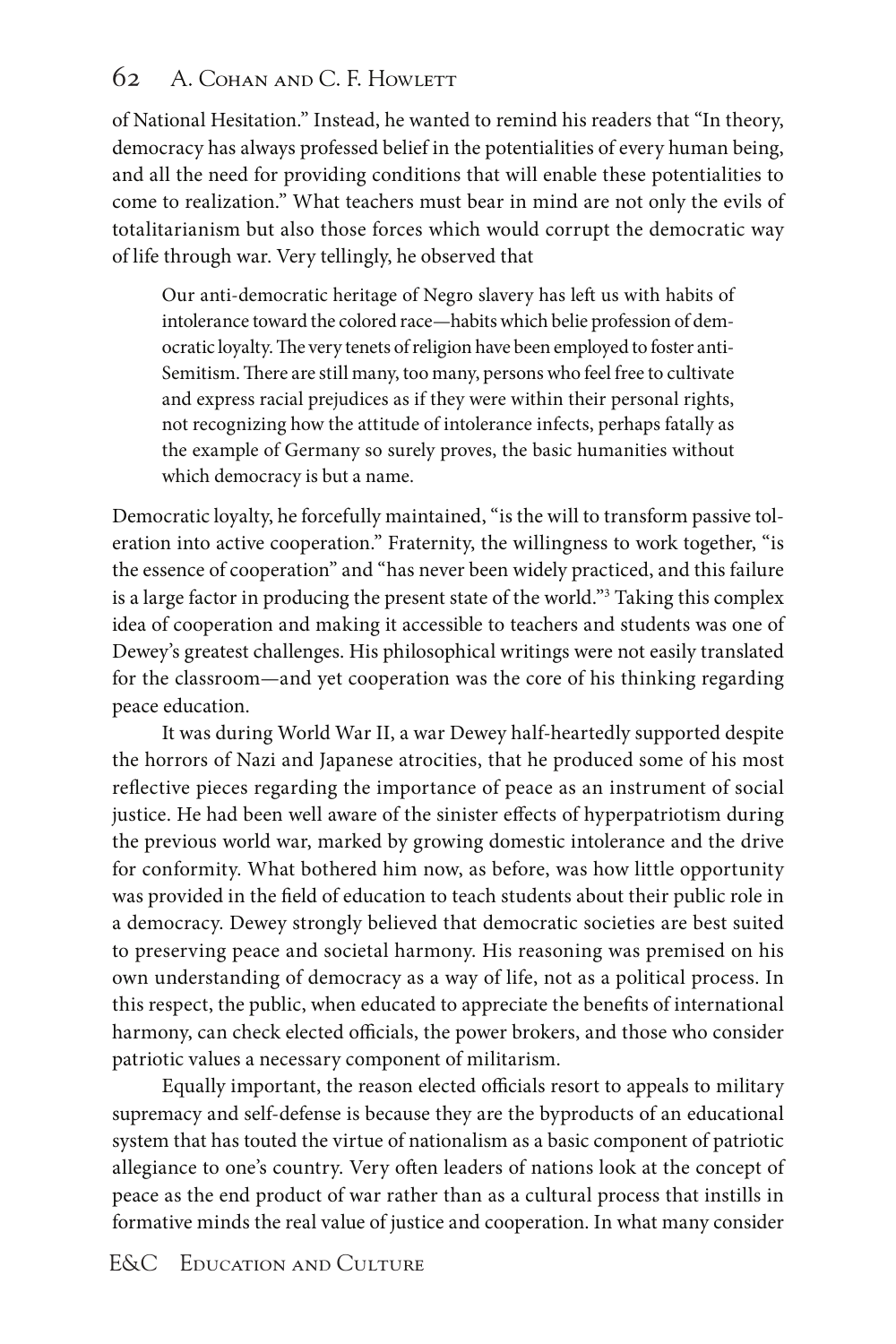Dewey's best argument on behalf of peace education in schools, written only five years after the close of World War I, "The School as a Means of Developing a Social Consciousness and Social Ideals in Children," he noted,

The obvious thing is in connection with international and interracial questions, not merely as we look abroad in our relationships to other political units, but as we ourselves, within ourselves, are international and interracial. We must realize that whatever breeds hostility and division without is bound to react and produce hostility and division within. There is very great danger that some people will develop this idea in a very narrow nationalistic spirit, that they will make a fetish out of patriotism by diverting it from its true and proper meaning of devotion to the common weal and think of it as a spirit of suspicion, jealousy, antagonism towards others, that spirit of evil from which all of the world today is suffering . . .<sup>4</sup>

What led to this observation was the sad reality that governing officials demand from their schools' patriotic conformity and nationalistic pride. Students are given little opportunity to question the real self-interests of the nation-state. Even though Dewey believed that social institutions such as the home, local government, and church, rather than the school, were the basic forces in shaping minds, he did not agree with the opinion of more conservative-minded educators that the school must passively accommodate itself to external exigencies. He envisioned the school as a conduit for energetic change. He argued that the school could indeed become a dynamic rather than a reflexive agency—one that would search out and reinforce concrete patterns to ameliorate society.

Clearly, Dewey's interwar lectures and articles related to world peace contained valuable ideas for promoting the importance of peace education, despite the onset of another global conflagration. Careful examination of what he wrote and said during that time period reveals he established five fundamental principles through which to teach peace to schoolchildren: (1) building a democratic community; (2) teaching cooperation; (3) creating an environment based upon moral sensitivity; (4) promoting critical thinking; and (5) empowering self-esteem to challenge established modes of national behavior. These principles were the basis for creating a trusting environment, one, Dewey urged, that would enable schoolchildren to be critical thinkers when constantly exposed to patriotic virtues rather than paying homage to past military conflicts as portrayed in social studies textbooks. These principles are also the ingredients of Dewey's definition for establishing a viable peace education program.

Dewey's publications during this period also took into account his instrumentalist technique for conceiving means and ends with respect to war and peace. He continuously addressed the dichotomy of means between politics and power, on one hand, and those of education, on another. All of his arguments were based upon building the knowledge, skills, and attitudes necessary for democratic citizenship. When it came to politics and power as the means for war, Dewey argued,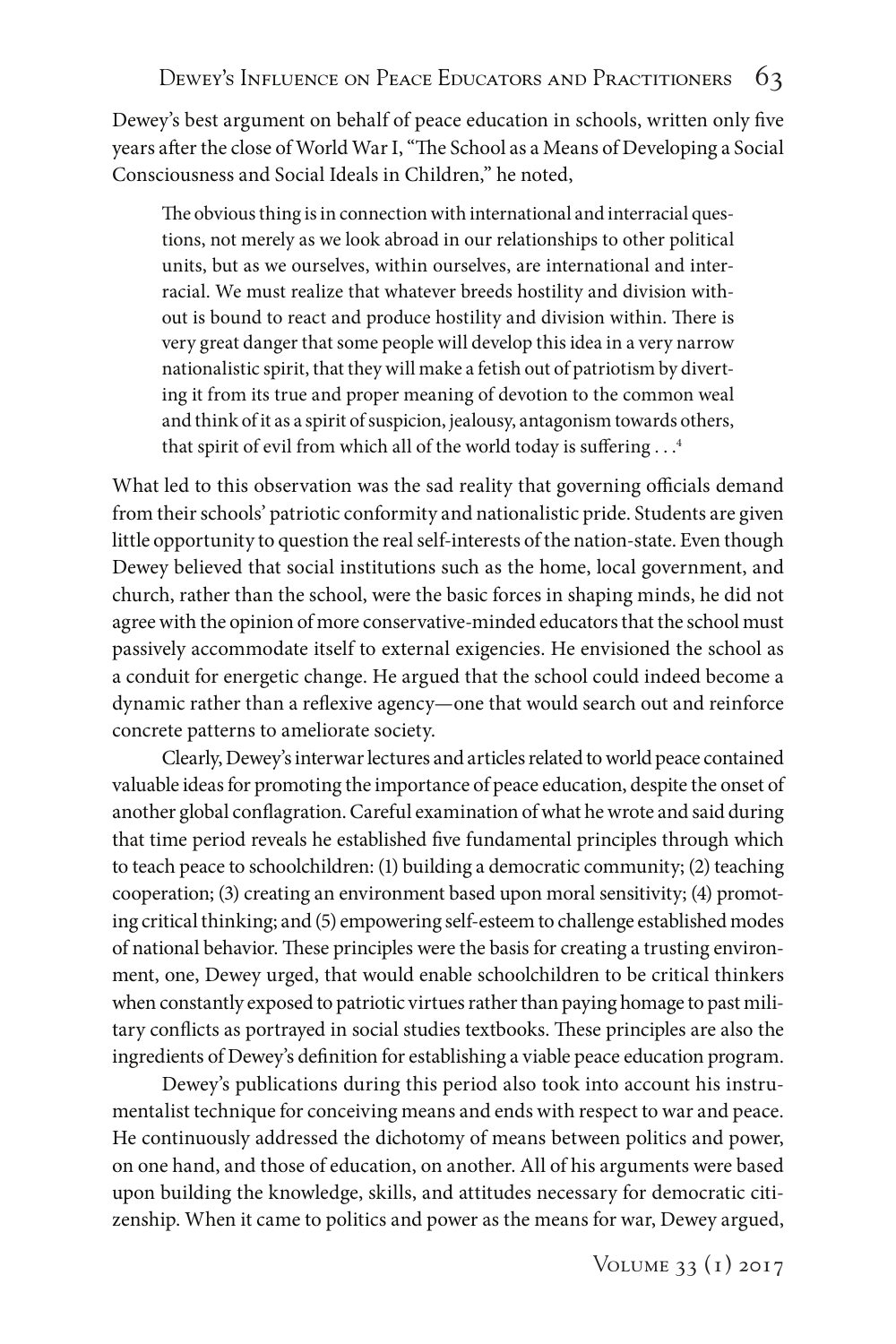#### 64 A. COHAN AND C. F. HOWLETT

societies are conditioned to accept violence, physical strength, manliness, aggressive competition, and political oppression. With peace as the goal, societies exist by feeling safe, participate and negotiate in problem-solving, are willing to make the right moral choices in the name of humanity, and, above all, encourage social and economic justice within the context of community.

With respect to education, moreover, Dewey's instrumentalism (as a brand of pragmatism) and progressive theories further highlighted the disparity between the two ends: war and peace. In terms of war, education teaches people to accept selfish behavior, promote authoritarian methods of rule, ignore moralistic reasons for good behavior, encourage coercion in the name of patriotic conformity, and comply with patterns of structural violence. In contrast, education for peace fosters responsibility, openness, innovation, self-motivation, cooperative behavior, and barrier-free opportunities to pursue individual interests for the common good.

One of the most critical aspects in creating an effective peace education program was Dewey's firm commitment not to intellectualize the subject. Establishing a peaceful world order would never be accomplished by simply providing information and developing intellectual virtues. What he suggested, on the contrary, is that one of the most important responsibilities for schools is to foster moral selfdiscipline and humanistic self-fulfillment. The lesson he himself learned from the past war was how effective schools were in promoting a singular patriotism. The final grade, however, was a failure. Teachers did not communicate to their students that the ultimate goal was not the rightness of America's involvement in the war, but rather the establishment of a global community rejecting the resort to armed conflict. "From the standpoint of . . . education, a large portion of current material of instruction," Dewey stated, "is simply aside from the mark. The specialist in any one of the traditional lines is as likely to fall for social bunk even in its extreme forms of economic and nationalistic propaganda as the unschooled person; in fact his credulity is the more dangerous because he is so much more vociferous in its proclamation and so much more dogmatic in its assertion." It is no wonder, he continued, that "Our schools send out men meeting the exigencies of contemporary life clothed in the chain-armor of antiquity, and priding themselves on the awkwardness of their movements as evidences of deep-wrought, time-tested convictions." Is it any wonder that pupils "are ripe to be gulled, or that their attitude is one which merely perpetuates existing confusion, ignorance, prejudice and credulity."<sup>5</sup>

Dewey's reconstructionist perspective acknowledged that society can transform itself while at the same time enabling each individual to realize his or her full potentiality in the process of change. According to Dewey, ". . . while our educational leaders are talking of culture, the development of personality, etc. as the end and aim of education, the great majority of those who pass under the tuition of the school regard it only as a narrowly practical tool with which to get bread and butter enough to eke out a restricted life." Such a philistine outlook had to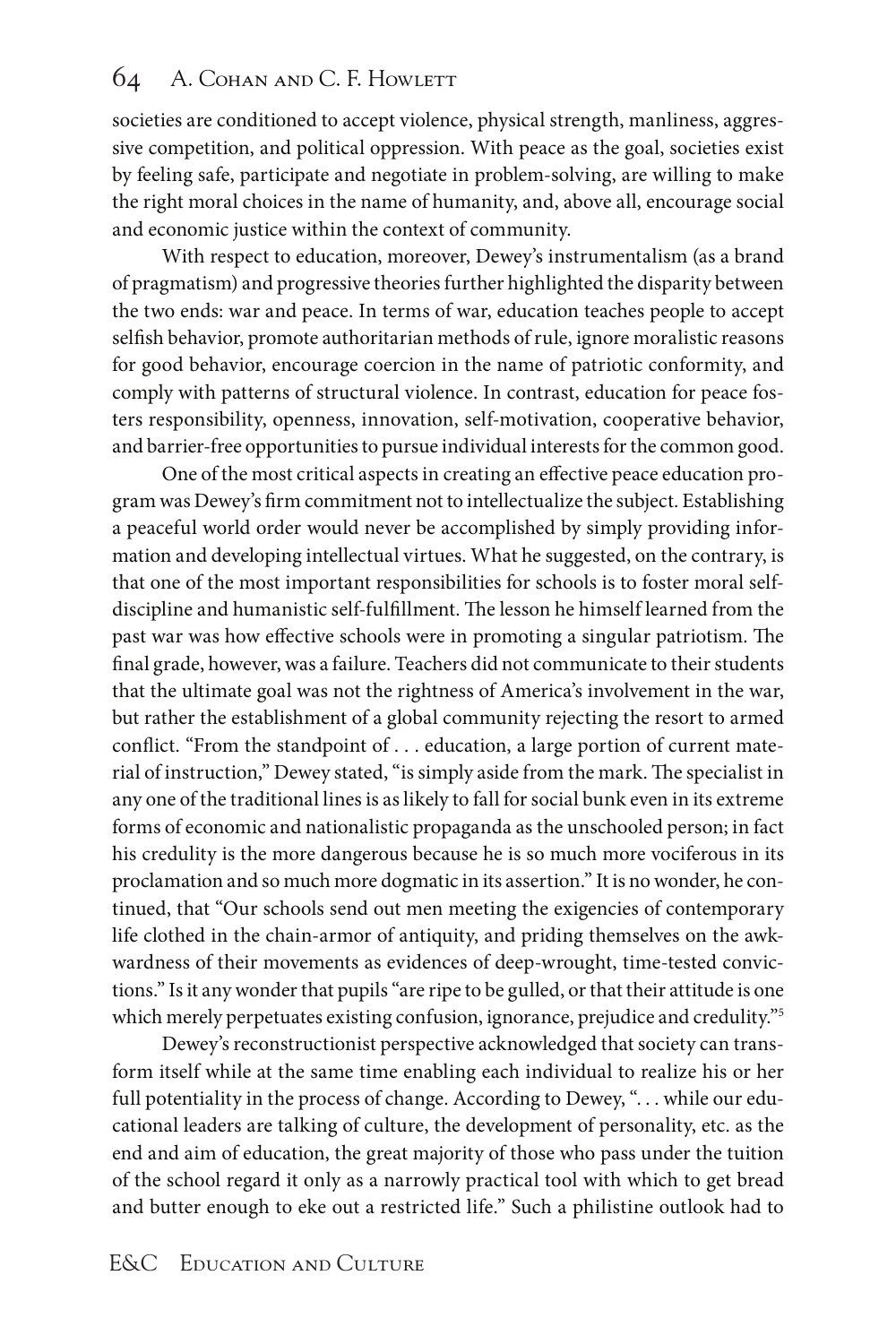be discarded and dramatically revamped. The aim of education had to be conceived in a less exclusive way. "If we were to introduce into educational processes the activities which appeal to those whose dominant interest is to do and make," he said, "we should find the hold of the school upon its members to be more vital, more prolonged, containing more of culture." Education was more than a process of adjustment. It was a creative encounter between man and his environment that called for innovation and reform<sup>6</sup>

It is clear that the rise of fascist dictatorships had been spawned by the missteps of the victorious Allies at Versailles in 1919 and the inability to develop effective peace education programs, which could have transcended reliance on arbitration, sovereign state control, and power politics in favor of a more inclusive role for public participation. Although democratic societies encourage participation through the electoral process, the basic political system remains in the hands of those currently in power. Developing an educational program geared solely for the concept of democratic world politics, he felt, would have negated the traditional acceptance of national sovereignty that has been at the root of military conflicts in the past. What Dewey so ardently attempted to accomplish after World War I was to infuse his educational theories and political commentaries with a moral outlook in order for "trans-boundary voluntary associations . . . [to] unite as international publics [and] assist in shaping a more inclusive world politics, not leaving it to states alone."7 In actuality, Dewey's educational vision turned out to be a precursor to the growing importance of nongovernmental organizations dedicated to peace evident in the world today. Many of these nongovernmental organizations relied on Dewey's view of liberal internationalism when addressing the role of peace education as an instrument of reform.

Equally important, it was during World War II that Dewey acknowledged the fact that establishing lasting peace is the work of education and not politics, since the only response of elected officials can be to keep their nation out of war rather than preventing it from occurring. Innovation and reform as part of the learning experience for children, as Dewey called for it, was once again sacrificed. The current world crisis of the early 1940s certainly reinforced his feelings that the public, at large, learned very little from the previous war. The present democratic society, a society based on openness and tolerance, had lost its way because military victory at all costs became the order of the day. Similar to World War I, concerned citizens who questioned the government's role in time of war were quickly labeled disloyal and subjected to intense pressure to conform. Had an effective peace education program been created between the World Wars then a more tolerant environment might very well have been established.

Dewey's writings during World War II (he presented fewer speeches because of his age and physical health) reflected his growing concern for domestic tolerance and peace education. He saw for himself that civil liberties were being readily sacrificed. Moreover, his earlier admonitions to college professors and teachers alike regarding the true value of democratic loyalty and fraternity had fallen on unsympathetic ears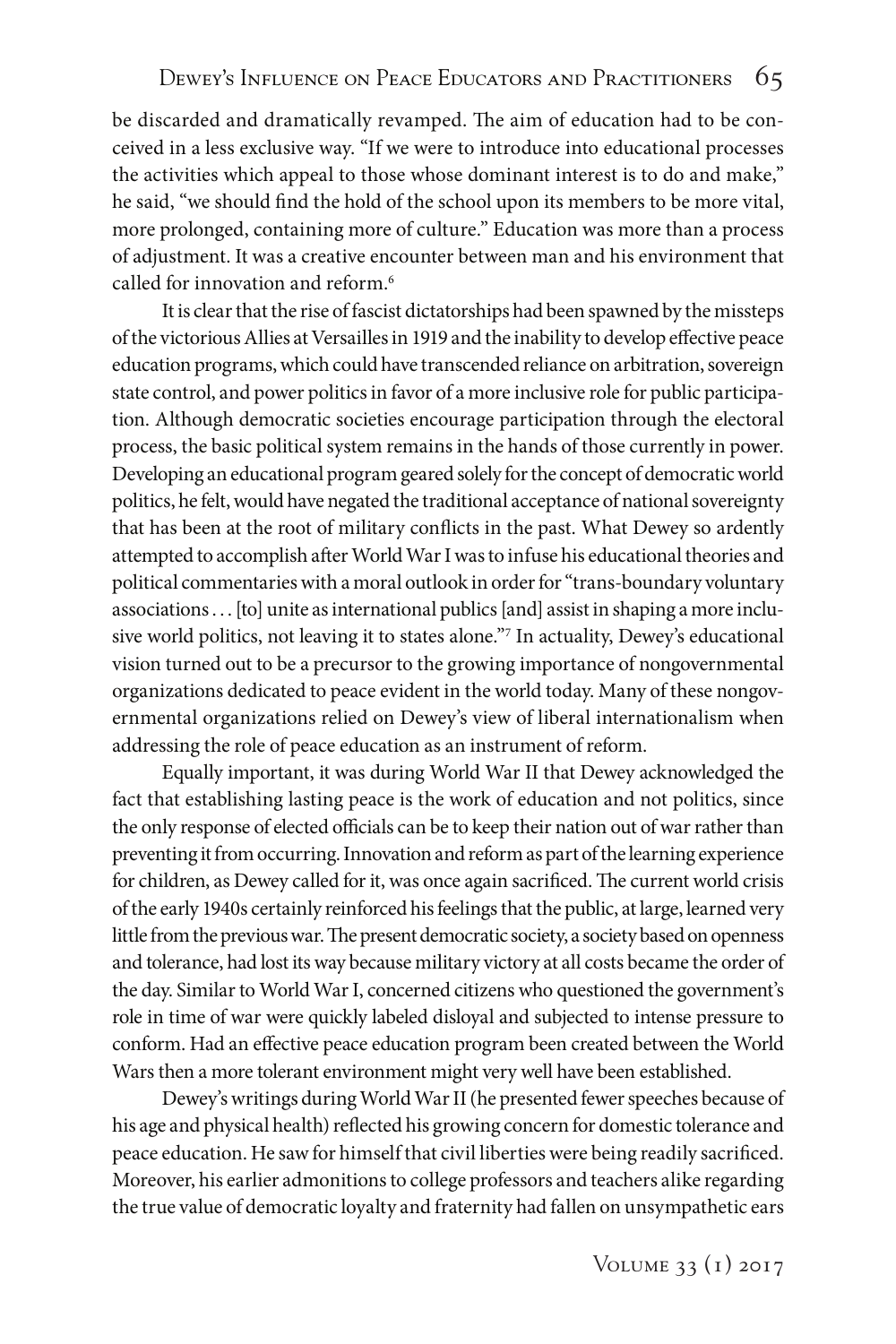## 66 A. Cohan and C. F. Howlett

after Pearl Harbor. Most importantly, Dewey hoped that the displacement experience of Japanese-Americans, the herding of hundreds of conscientious objectors into public service camps characterized by strict regimentation and unconscionable medical experimentation, and the increased, constant surveillance of civilians by the Federal Bureau of Investigation would alert Americans to the insidious ultranationalism that they were experiencing. Furthermore, he predicted that these policies would leave Americans bitter and alter the attitudes of future generations—as borne out by the anti-Communist witch hunts of the late 1940s and early 1950s. Dewey was convinced that the current period of reactionary conservatism and ultranationalism was far more dangerous than that of the 1920s, and that it was more imperative than ever to foster the goals of community, cooperation, sensitivity, critical thinking, and self-esteem as the basic components for nurturing peace education programs, especially in light of the development of the atomic bomb.

## Dewey's Lead on Peace Education

Despite his own personal disappointment with the turn of events in the first half of the twentieth century—two world wars and the appearance of the Cold War arms race—Dewey's acknowledgment that it was up to educators to make peace a lasting reality did not fall on deaf ears. Indeed, many peace education programs and educators have followed Dewey's lead since the conclusion of World War II when tackling the military, corporate, economic, and political influences on society's understanding of war and peace as well as the cultural construction of masculinity shaping prevailing attitudes about war. The violent authoritarianism that erupted in the wake of the First World War and led to the second global conflagration was the primary reason Dewey called upon future educators to develop modes of instruction, curriculum, and school life as the basis for teaching peace. In fact, according to a definition supplied by a number of European educators, peace education can be defined as a program that promotes the "knowledge, values, attitudes, and skills conducive to peace and non-violence, and to an active commitment to the building of a cooperative and caring democratic society. It is targeted toward empowerment of an individual and the promotion of social well-being through the protection of human dignity of all; the promotion of social justice, equality, civil responsibility and solidarity; and the accepting of a dynamic global perspective, by utilizing the concepts and practices of peaceful conflict-resolution and non-violence."8

For example, the noted American peace educator Ian Harris has pointed out that there exists a dependent relationship between peace activists, peace researchers, and peace educators. The activists put into play various strategies to promote peace; the researchers evaluate those strategies and propose alternatives; and the educators teach about peace strategies to ensure people understand the causes of violence and methods to reduce it. Peace educators, in particular, strive to provide insights on how to transform a culture of violence into a culture of peace and justice. They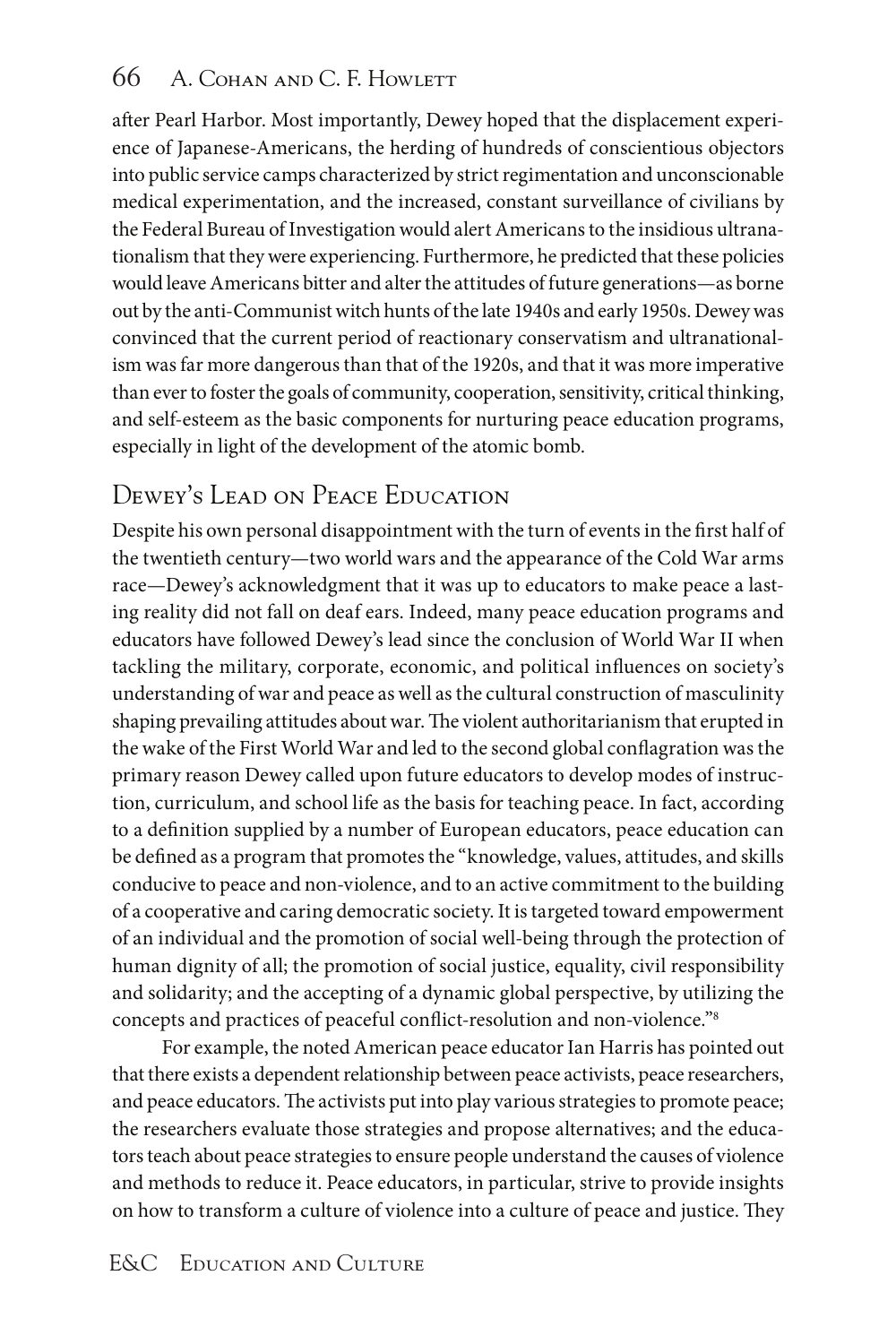try to build consensus about which peace strategies work best to remedy problems caused by the use of violence, especially in terms of armaments and warfare. This instrumentalist activity of "learning by doing" is carried out by ordinary citizens inspired by educators and their pedagogical principles—and not elected leaders.

What Harris also stresses is that Dewey's philosophy of education was directly responsible for helping to develop the field of peace education and its allied discipline, peace studies. Dewey's idea that schools should be a form of community life conducive to creating appropriate dispositions, especially social and democratic ones, became the building block upon which present day peace educators ply their trade. They have extended Dewey's idea of "schools as an embryonic community life" in which "the school introduces and trains each child . . . into membership within such a little community, saturating him with the spirit of service, and providing him with the instruments of effective self-direction, which shall have the deepest and best guarantee of a larger society . . . which is harmonious," and consciously connected it to the global stage.9 It is the transpositional nature of Dewey's thinking about communities, and how they need to expand beyond a narrow nationalistic perspective, which has captured the attention of peace practitioners.

In addition to Harris's observation, it is worth noting that Dewey's pioneering role in this regard led to the promotion of the interdisciplinary and transdisciplinary nature of peace education as it is taught today. His efforts were an amalgam, incorporating traditional disciplines in the humanities and social sciences. What he developed in terms of his instrumentalist philosophy, especially in the aftermath of World War I, was for teachers to examine certain subjects in order to educate students about the importance of peace and ways that nations could address the insidious problem of nationalistic self-preservation. In so doing, his pedagogical strategy was to explore carefully ingrained cultural prejudices and see how "learning by doing" could bridge the gap between unquestioned patriotic loyalty and transnational understanding through the incorporation of lessons dealing with geography, culture, history, and language.

Moreover, Dewey's influence on educators teaching peace included his insistence that the ultimate object of schools is to encourage students to familiarize themselves with social problems, especially the causes and effects of violence. Education should be designed to assist people in their understanding of the environment in order to control it. The idea of building a better society through the schools is central to Dewey's reconstructionist perspective. For instance, the laboratory school Dewey and his wife established in Chicago in the 1890s created a classroom in which model learners selected, organized, and directed their own social experiences. Dewey was able to create a microcosm of society within the classroom to practice his ideas. "Education," Dewey wrote in his magnum opus, "is that reconstruction or reorganization of experience which adds to the meaning of experience and which increases ability to direct the course of subsequent experience."10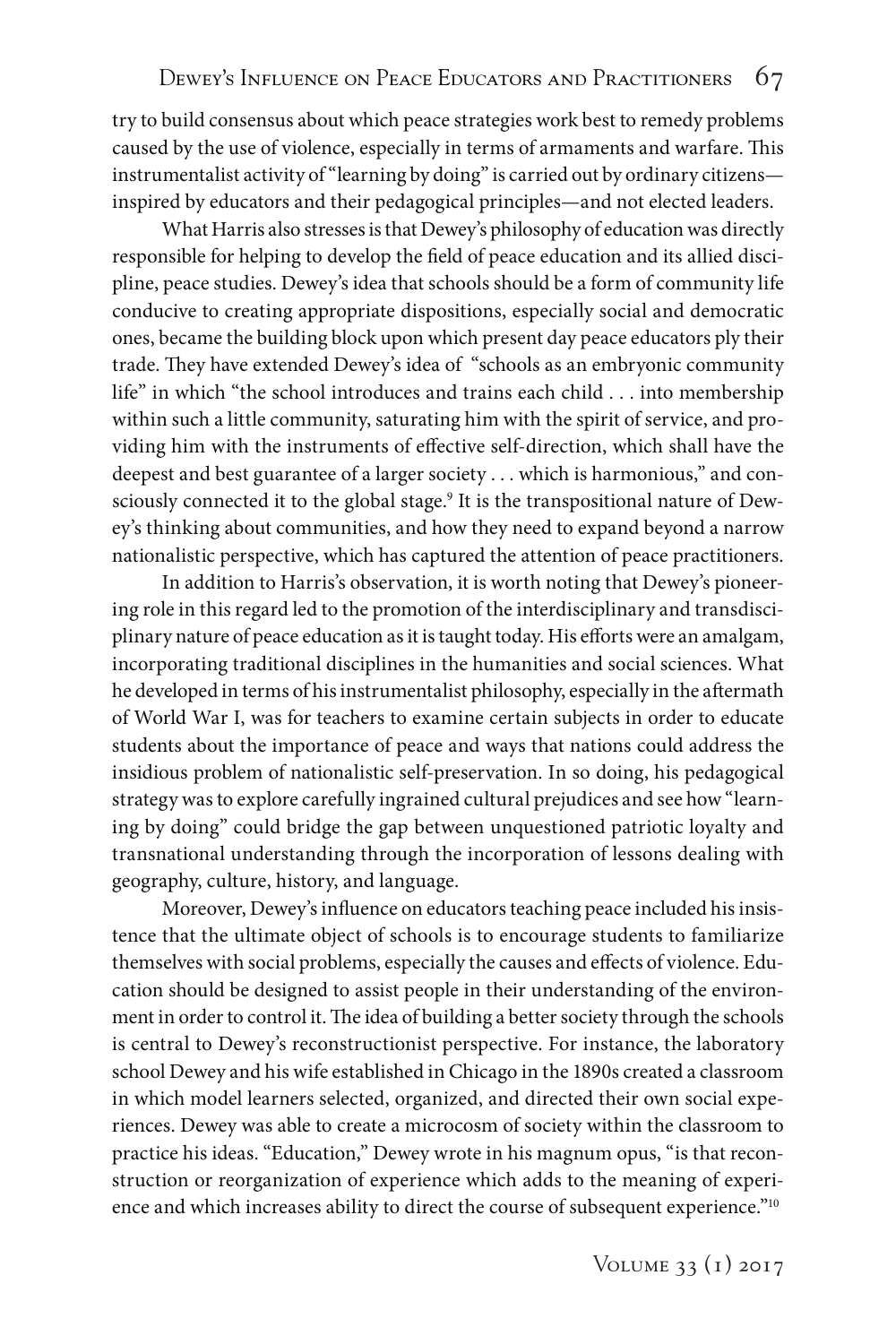#### 68 A. COHAN AND C. F. HOWLETT

What Dewey meant here is that education has the innate power to reconstruct society by fostering within individuals the ability to think reflectively in order to build a just and equitable social foundation devoid of violence. Knowledge and action creates a viable equation that can reshape the environment. According to Dewey, isolating the curriculum from life experiences renders it powerless when it comes to building an environment based on the absence of military conflict. The model of how to live cooperatively and in harmony became one of his lasting contributions to the formation and development of the discipline of peace education in the second half of the twentieth century.

Many remember, furthermore, Dewey for his position within the progressivist educational movement. Dewey himself often shared that reformers within the progressive movement sought to enact educational change with the goal of reconstructing society, but sometimes without the theoretical base to support such change. In *Schools of Tomorrow,* Dewey envisioned an innovative curriculum created around the lives of the students and recognized the vital role of the community: "To the educator for whom the problems of democracy are at all real, the vital necessity appears to be that of making the connection between the child and his environment as complete and intelligent as possible, both for the welfare of the child and for the sake of the community."11 With grants from the Sloan Foundation, experimental schools, similar to Dewey's laboratory school, were established throughout the nation.

Although there did not exist a field of peace studies or peace education as a separate discipline during his lifetime, nor did he establish a model classroom with conflict resolution techniques many are familiar with today, Dewey nonetheless blended academic objectivity with moral preferences for social justice and global awareness. His instrumentalism—employing value-centric ideas and moral choices—provided a new pathway along which educators have been able to develop alternative teaching strategies necessary for resolving conflicts in a nonviolent manner. In many ways, the profound lesson Dewey imparted to future educators is that ". . . all education which develops power to share effectively in social life is moral."12 Perhaps unknowingly at the time, Dewey was responsible for raising expectations for peace by calling upon educators "to provide alternatives to the status quo in personal and social relations, in the conduct of economic and political affairs, and in the nature of international affairs."13

Peace educator Harris also explains how Dewey's initial ideas are applied to current teaching strategies and practices. Critical to a comprehensive understanding of Dewey's instrumentalist approach is his belief that war is a plague against society. Therefore, any peace education effort must be applied to a certain context, a set of circumstances that give rise to the violence and related strategies used to reduce the violence. Whether an advocacy for peace movement arises or not depends upon spiritual agency, whereby various people who share a concern about a form of violence become peace educators as they endeavor to educate others about injustice. A sort of zeitgeist in the culture urges people to get involved in reducing the threat of violence.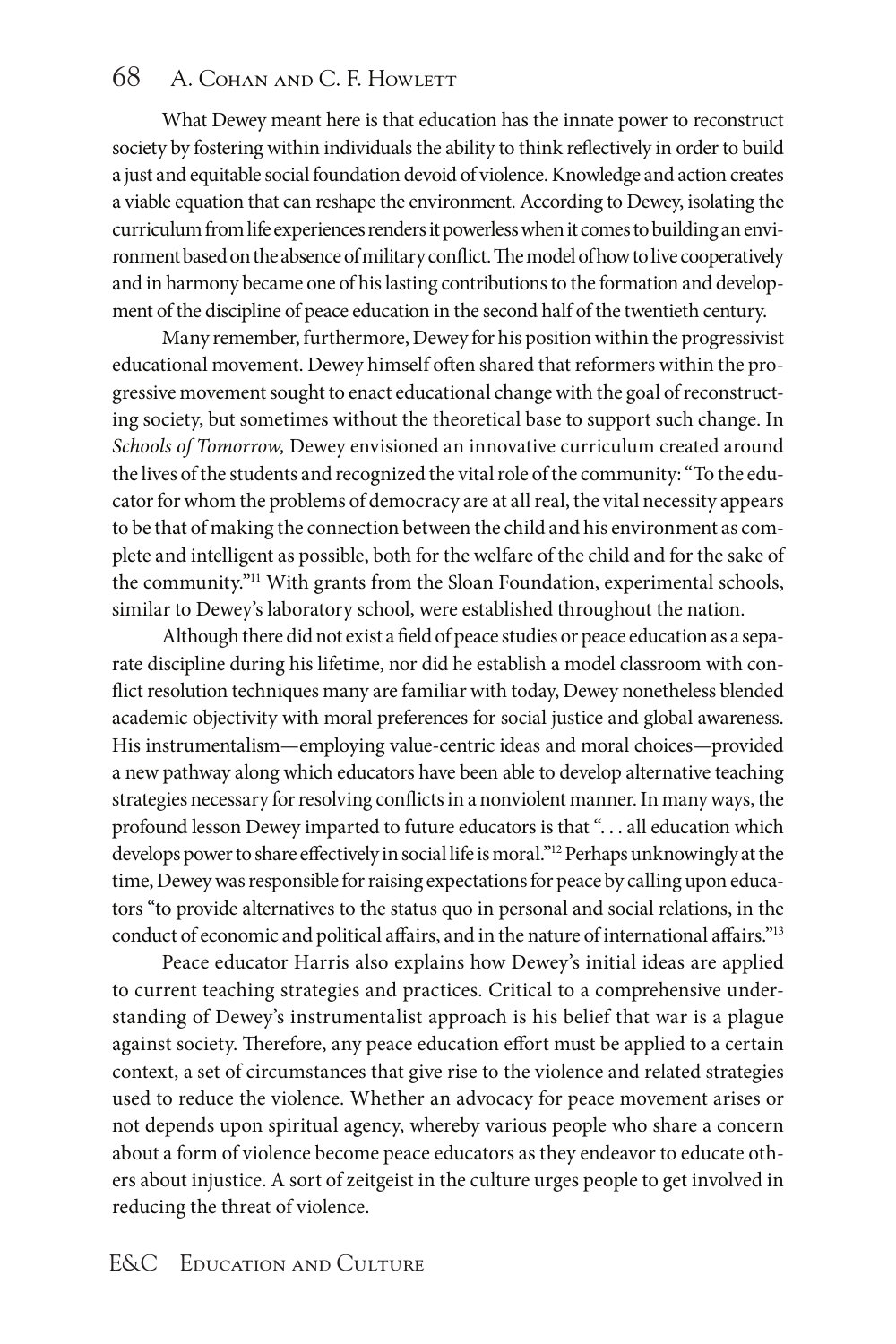In seeking to contribute to worldwide efforts to promote cooperation—Harris defines peace as "a concept which motivates the imagination, connotes more than the cessation of war. It implies human beings working together to resolve conflicts, respect standards of justice, satisfy basic needs, and honor human rights"—peace educators have incorporated the Deweyan theoretical model and developed their own pedagogy to be used in classroom practices designed to resolve conflicts. "According to the principles of peace pedagogy," Harris maintains, "pupils can learn how to bring peace to the world not only by studying issues of war and peace but also by learning certain skills, behaviors, and dispositions from the classroom climate, which is established by the way a teacher structures his or her lessons."14

Such an application, moreover, gives added credence to Dewey's overall approach to the study of war and peace. In this respect, the field of peace studies serves as an appendage to educators who apply the concepts derived from an examination of peace and war issues in classroom settings. Critical to an understanding of what peace education and peace studies involve is the notion that replacing the war system, as educator David P. Barash points out, entails a definite awareness that "it is nonetheless associated with establishment values, if only because war has long been a dominate theme in the behavior of nations." What Dewey attempted to introduce is the recognition that any consideration related to a culture of nationalistic intolerance must be replaced by a culture of social justice. The current practice of peace education and peace studies is based on the principle of social change. As peace researchers R. B. J. Walker and Saul H. Mendlovitz observe,

As soon as the simple distinction between war and peace is abandoned, thinking about peace necessarily becomes integrated into much broader currents of political thought and practice. Indeed, it hardly seems possible to think seriously about political life in the modern world without some understanding of the way the characteristic forms of contemporary violence challenge so many of our inherited assumptions about what it means to be human, and how we ought to act towards each other. Peace is neither a technical policy problem, nor an easy utopian aspiration. It is a challenge both to prevailing structures of power and to our understanding of what it now means to engage in political life . . . . Not only is it necessary to treat peace as more than just the absence of war, and to refuse to separate peace from injustice, it is also necessary to understand the pursuit of peace as part of a widespread if often inchoate attempt to generate new forms of political practice in the face of fundamental historical change.<sup>15</sup>

Furthermore, in tracing the history of peace education in the United States, the work of Dewey is central to the peace educators who followed, and subsequently carried out, his original idea. The key element in developing ways to teach peace, and not just talking about it, derives directly from Dewey's progressive experimental ideas related to curriculum and pedagogical practices. According to education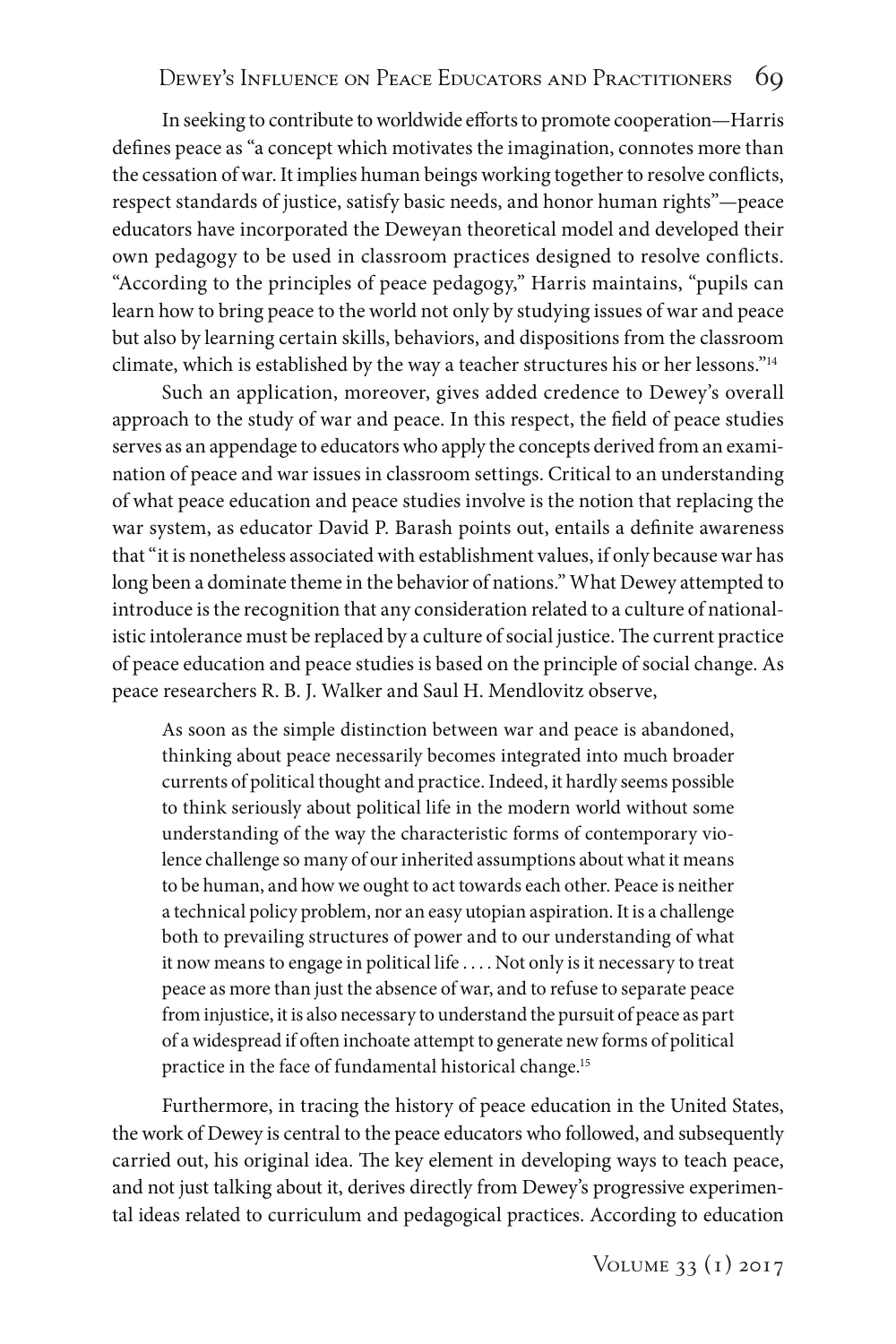#### 70 A. Cohan and C. F. Howlett

scholars Susan F. Semel and Alan R. Sadovnik, "Dewey proposed that children learn both individually and in groups. He believed that children should start their mode of inquiry by posing questions about what they want to know. This particular pedagogical strategy was referred to as problem solving or inquiry method."16 As such, one of the more inquiry-based topics for discussion, and one that children need to examine and often ask about during times of international tension, is that of war and peace. The Deweyan model was the basis for developing current practices in peace education and peace studies programs. Svi Shapiro added to the context of critical pedagogy for peace education by noting that "Educating for peace is always a holistic process." This entails a "less violent, more cooperative, and caring mode of existence" which requires "the broad development of all out potentialities."<sup>17</sup> Exploring ways of settling conflicts domestically and internationally is at the heart of these programs.

## Adapting Dewey's Instrumentalism for Peace Education

Who were the future peace educators in both traditional and nontraditional settings that have adopted Dewey's instrumentalist ideas and applied them in their own efforts to build an environment based on cooperation, not violence? How have they sought to implement Dewey's call for world citizenship? One particular peace educator deserves mention.

Dr. H. B. Danesh, founder and president of the International Education for Peace Institute in Canada, relies heavily on Dewey's instrumentalism. According to Danesh, in his book *Education for Peace Reader,* "the primary requisite for effective 'peace-based' education is unity-based worldview." His worldview concept, a derivative of Dewey's concept of ethical criteria for social reform, is based on two allied concepts. The first is power-based: "the most ancient and common worldview" perceived "that the world is a dangerous place and to ensure one's ... survival and security one needs to have power" and "is conducive to authoritarian and dictatorial forms of relationships, governance, and institutional organization." The second worldview concept is identity-based and evolved at the time of World War I, which "in many respects was the beginning of the end for the authoritarian, power-based worldview held by the European countries." What transpired was the beginning "of a highly competitive, identity-based period among the European nations and later between Europe and the rest of the World." The development of social philosophy at this time was concerned with the school as a social institution and highlighted concepts such as freedom, peace, human rights, equity, and justice: "The United States was ahead of Europe in adopting an identity-based worldview by the time of World War I since it had abolished slavery, ended its conflict with the Native-Americans, and began providing women and African Americans a greater measure of social equality."18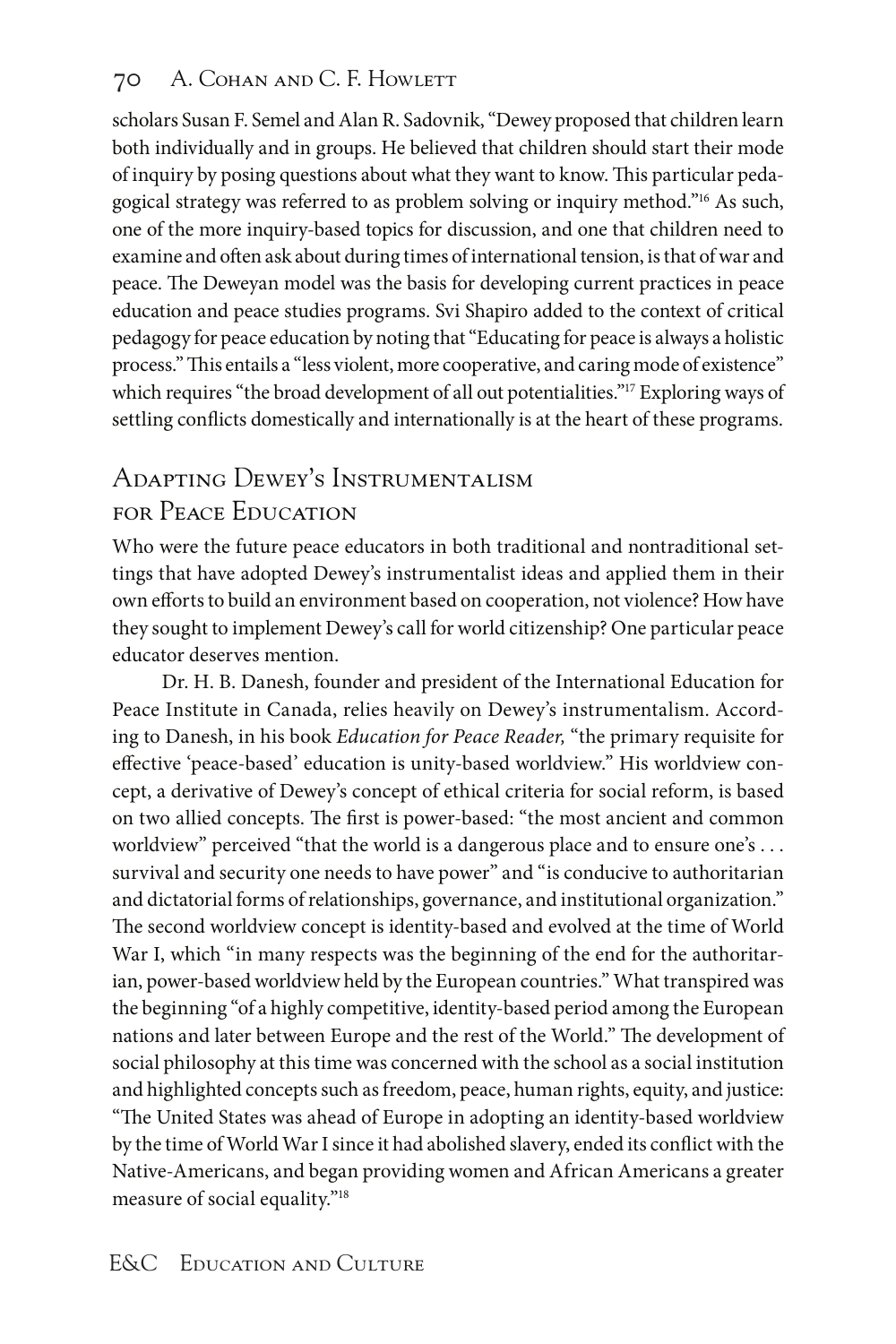Where Dewey made an impact in terms of modeling future peace education efforts, Danesh points out, was in initiating a unity-based worldview. Dewey's contributions came by way of his willingness to challenge both the power-based and identity-based teaching in education, which often fosters acceptance of militarism and nationalistic virtues above all else. Danesh's Deweyan approach to peace thus examines the moral/spiritual aspects of nonsupremacy of nation-states and individuals. As he notes,

. . . the education system, the school curricula and pedagogical practices were still quite authoritarian [in the World War I period], demanded strong conformity and, in the process, discouraged individuation, creativity, and universality. John Dewey was acutely aware of these facts and his focus on teaching of geography and history and promotion of internationalism, and in a certain way, his support of the war, all may seem as his attempts to help the students to develop their worldviews toward peace. Likewise, Dewey's focus on moral and ethical issues is related to his interest in peacebased education. Peace is essentially a moral/spiritual state with social and political expressions. Therefore, peace education requires attention to moral and spiritual issues. However, the majority of peace educators tend to approach moral/spiritual issues within the parameters of power-based and dichotomous worldviews based on supremacy of one religion over another. This was particularly so during the decades Dewey was active in his work. Therefore, it is not surprising that his focus on moral issues caused considerable antagonism on the part of various religious authorities/groups.

What Danesh, in particular, and other peace educators have recognized is that Dewey's work in addressing the field of international relations as a means for global appreciation was predicated upon a deconstructionist view of singular-minded patriotism. Dewey's initial philosophy had failed during World War I since it was limited to promoting patriotic citizens in a democratic society; after the war he realized that a unity-based patriotism was necessary for students to appreciate the wider world in which they lived. Dewey's contribution to the study of peace consisted in advocating "a transnational perspective in which the best attributes of all societies came together to form a broader ideological base for the world."<sup>19</sup>

The trends in peace education that emerged since the 1960s and continue in the present possess elements of Dewey's principle belief that moral idealism must be coupled with social intelligence in order to change ingrained cultural habits. This belief was premised on the evolution of ideas in an environmental context. The connection between what Dewey wrote in his *Ethics* and the evolution of peace education/studies is remarkable:

As we have had occasion to observe, each community tends to approve that which is in line with what it prizes in practice. Theoretical approvals that run counter to strong social tendencies tend to become purely nominal.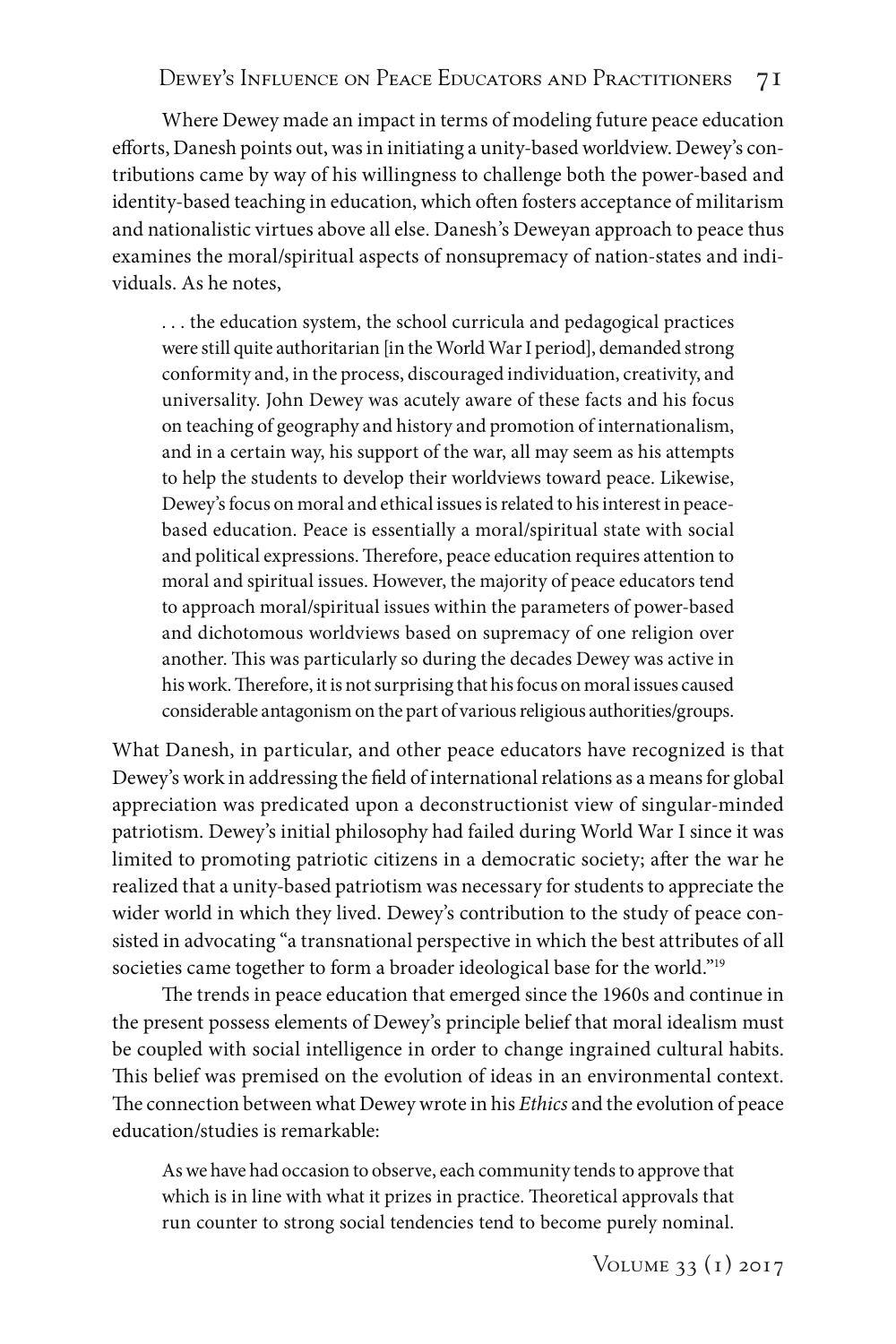#### 72 A. Cohan and C. F. Howlett

In theory and in verbal instruction our present society is the heir of a great idealistic tradition. Through religion and from other sources, love of neighbor, exact equity, kindliness of action and judgment, are taught and in theory accepted. The structure of society, however, puts emphasis upon other qualities. "Business" absorbs a large part of the life of most persons and business is conducted upon the basis of ruthless competition for private gain. National life is organized on the basis of exclusiveness and tends to generate suspicion, fear, often hatred, of other peoples. The world is divided into classes and races, and, in spite of acceptance of an opposed theory, the standards of valuation are based on the class, race, color, with which one identified oneself. The convictions that obtain in personal morality are negated on a large scale in collective conduct, and for this reason are weakened even in their strictly personal application. They cannot be made good in practice except as they are extended to include the remaking of the social environment, economic, political, international.<sup>20</sup>

Moral development and educational practice thus necessitate awareness to objective conditions.

### Two Key Women Supporting Dewey's Ideas on Peace

Encapsulating the above approaches, while also reinforcing the Deweyan model for establishing a culture of peace, was the critical work introduced by peace educator Elise Boulding. She believed very strongly in the power of education to build cultures of peace. Like Comenius, the Moravian reformer and educator of the seventeenth century, Harris proudly points out, Elise Boulding maintained that education is the key to mutual understanding. She subscribed to Dewey's premise that education can be a powerful influence in shaping the environment. In a seminal essay, "The Child and Non-Violent Social Change," she noted with conviction that,

The child who becomes an altruist, and activist, and a nonviolent shaper of the future is then one who feels autonomous, competent, confident about her own future and the future of society, able to cope with stress, relates warmly to others and feels responsibility for them even when they are not directly dependent on her. She has had many opportunities to solve problems and play out different social roles in the past and her successes have been recognized and rewarded; she has been exposed to a wide variety of events, accumulated a fair amount of knowledge, and has a cognitively complex view of the world. She has been inspired by adult role models, but also nurtured and helped by her own peers. In terms of our model she has had optimal opportunities to develop each of her capacities, cognitive, emotional and intuitive, during her maturing years; her predispositions for bonding, for altruism, for play, for creating alternatives have more than counter-balanced her predispositions for aggression. Her social spaces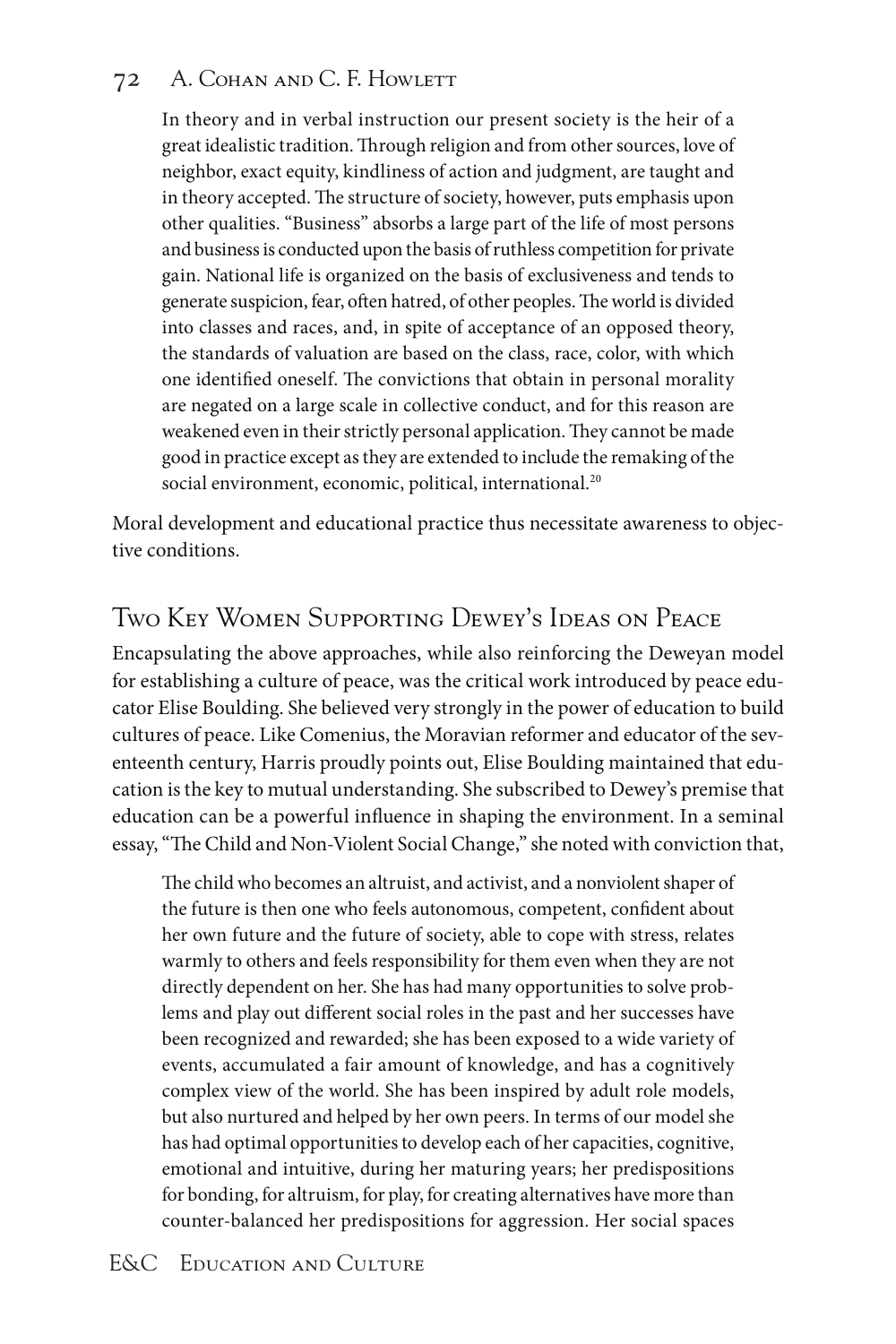have been filled with challenges she could meet, role models which have provided rich sources of complex learnings about possible social behavior, and positive reinforcement for her attempts to make constructive changes around her.<sup>21</sup>

Boulding also embraced and helped create the feminist perspective on micropeace in human relations. A devout Quaker and active member of the Women's International for Peace and Freedom during her lifetime, she challenged conventional views that women were merely passive actors on the domestic and global stage. Women find peacemaking in daily activities, in caretaking, and in connecting with others, she insisted, and are at the forefront of peacemaking because of their nurturing qualities. Peace is more than the absence of war and needs to be taught at home, in the marketplace, and in the international arena.

To a considerable extent, Boulding extended Dewey's efforts regarding peace education by challenging the "realist" position in international politics based on balance of power diplomacy. Although Dewey's educational theory encouraged a peaceful world order, it did not offer a vision of what it could be like without war and conflict. Thus, an important aspect of Boulding's educational work for peace was in helping her students imagine a future without war in which she took the lead role as a demonstrator.<sup>22</sup>

One of Boulding's more popular workshops, therefore, invited participants to imagine a 200-year present that went back one hundred years and forward one hundred years. For the first one hundred years, she invited participants to connect with the various peace forces and movements that were struggling to achieve peace. Next, she would ask people to imagine the future they would like to see 100 years ahead, and ask them to decide what would have to happen in fifty years to reach those goals, forty years, thirty years, twenty years, ten years, and back to the current day. What steps should be taken immediately to reach these goals? In order to create a society at peace it is necessary to envision a society at peace, a task that is often hard for people who are mired in structural violence, and ethnic and religious warfare. Once the fantasized world has been imagined, participants would have to brainstorm steps that can be taken to achieve that world. The experience of imagining steps they could take would give workshop attendees hope that they could make a contribution to stopping the pain and anguish caused by violent behavior. Boulding's concept reinforced Dewey's reconstructivist philosophy, which was premised on an inquiry-based approach—a process examining a problem by actively manipulating the environment through hypothesis testing and then visualizing a way to modify the environment with new ideas to further human action. She said of these workshops going back in the past,

One of the things that astonished me as I began reading about the first half of this period—the end of the last century and the early part of this one was what a vibrant movement there was in peace education. Teachers and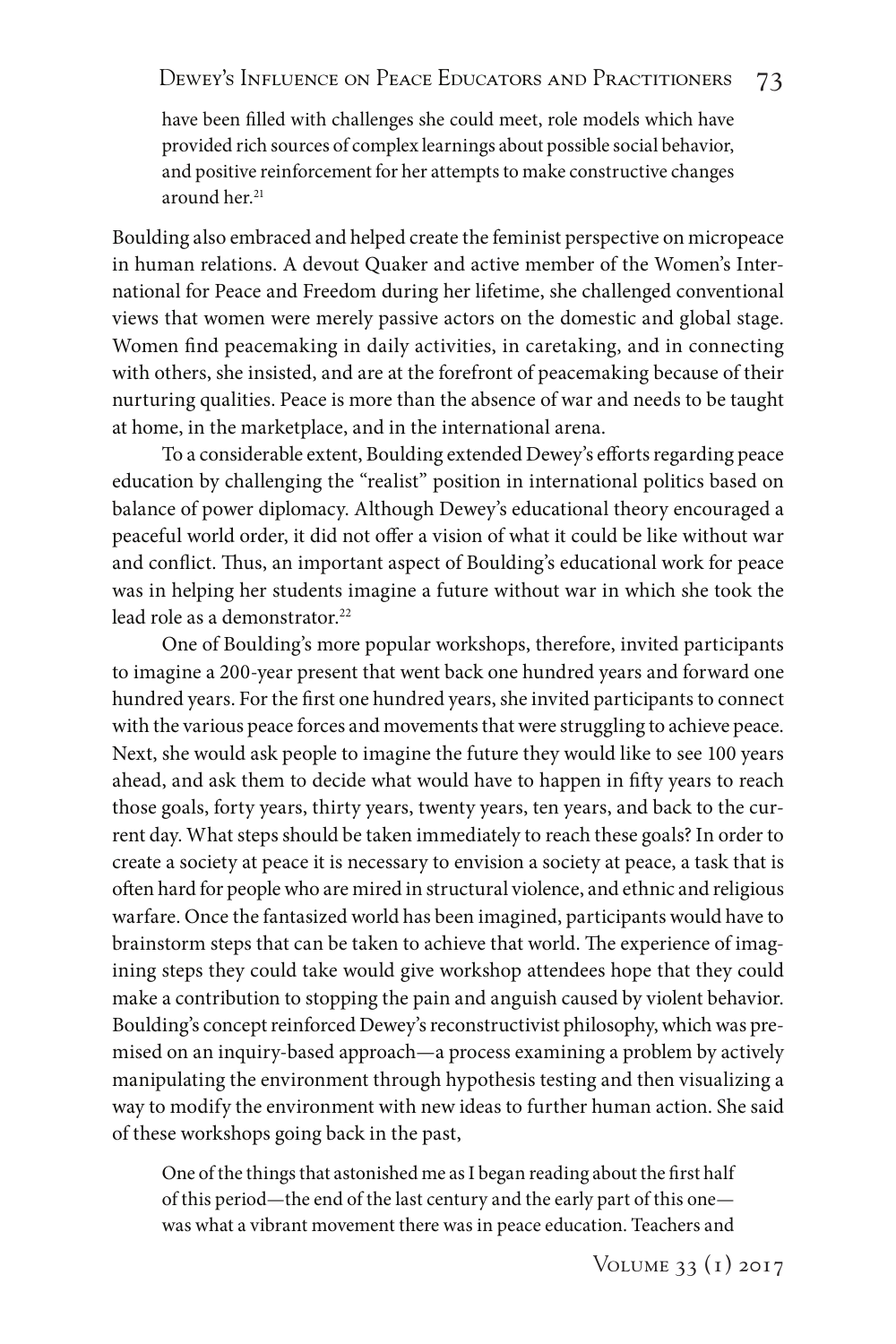#### 74 A. Cohan and C. F. Howlett

community workers in Europe, Asia, and the Americas were just discovering a new way to teach. There was also the vibrancy and excitement of the movement for international law and for arbitration and dispute resolution.23

Whereas Elise Boulding was one of the most influential female peace educators of her time, the contributions of Teachers College Professor Emerita Betty Reardon should not be overlooked as well. Perhaps even more so than Boulding, Reardon's peace education pedagogy had been firmly based on Dewey's views. In a similar vein to Dewey's five principles as the building blocks for peace education in overcoming nationalistic prejudices, she defines it this way: "Learning that attempts to comprehend and reduce the multiple forms of violence (physical, structural, institutional and cultural) used as instruments for the advancement or maintenance of cultural, social or religious beliefs and practices or of political, economic, or ideological institutions." Expanding upon Dewey's earlier views on the teaching of nationalism, Reardon roundly criticized the way history was taught to schoolchildren. Sadly, "history at the secondary level emphasizes wars, and only rarely the story of avoided wars or of events in which there has been peaceful resolution of conflict." She had raised a critical issue and went on to confess that secondary school social studies texts ". . . reinforce the attitude that war is inevitable, to be expected as a continuous part of human experience, and that there are few if any alternatives to war for playing out international competition in the pursuit of national goals."<sup>24</sup> Her published views were not ignored and reflected the need for further reinforcement in the form of teacher preparation and curriculum development.

In 1982, in an effort to call attention to the threat of nuclear war and in conjunction with the Freeze Movement of that period, the first International Institute on Peace Education (IIPE) was held at Teachers College, Columbia University. It was organized by Betty Reardon, along with Teachers College faculty colleagues Willard Jacobsen and Douglas Sloan in cooperation with United Ministries in Education. Professors attending this institute, working in different fields and disciplines, came together to apply their collective knowledge, wisdom, and experience in an effort to address the troubling problem of nuclear proliferation. The first IIPE experience examined the practical and theoretical contributions of education to world order and total disarmament, both nuclear and conventional. In doing so, it addressed the political and personal dimensions of the task of disarmament, inquiring into worldviews, beliefs, and attitudes that design and sustain and a highly militarized system of global security. The IIPE led to the development of courses and curricula in peace studies for teacher education preparation at the elementary and secondary school levels, as well as nonformal education programs such as workshops, institutes, and conferences.<sup>25</sup> The number of educational programs established throughout the world to teach the history of conflict, racism, bullying, and other manifestations of intolerance are an outgrowth of these early peace advocacy groups. Many of these programs are situated in museums and community centers advocating respect for every human being.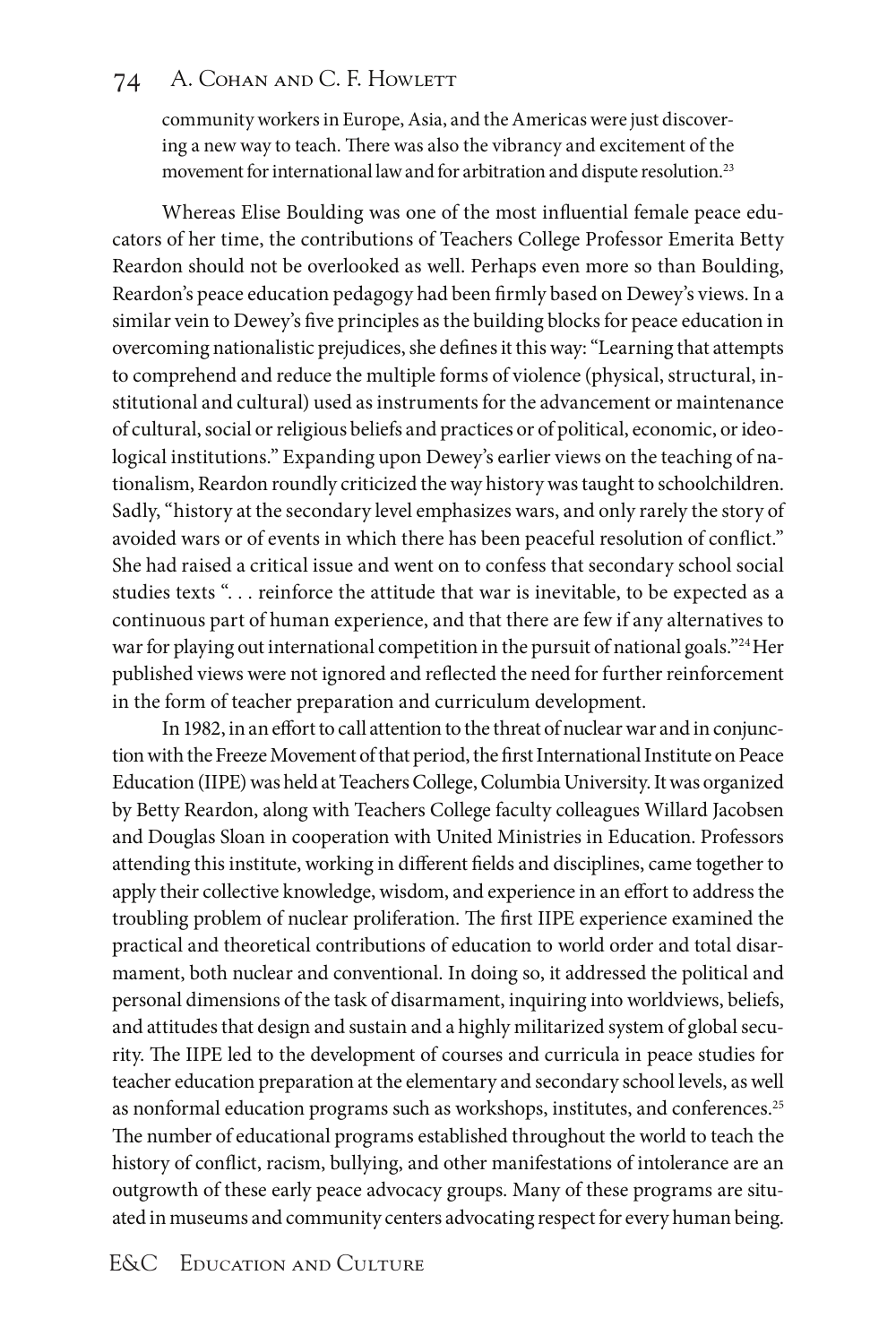At Teachers College, as a result of the influence of Reardon, the academic program in International Educational Development offers a degree concentration in peace education for graduate students at both the masters and doctoral levels. This concentration focuses on addressing direct and structural violence through the transformation of pedagogy, curriculum, and policy related to education in both formal and nonformal contexts. Through the concentration, graduate students are provided with a conceptual understanding of issues related to peace and human rights, as well as practical skills in curriculum development. Both masters and doctoral students are required to take two core courses in peace education and, in addition, can select courses related to peace, security, conflict resolution, human rights, and global justice offered throughout the College and within other programs at Columbia University, Jewish Theological Seminary, and Union Theological Seminary.<sup>26</sup> Although there are other academic institutions which offer peace studies programs, Teachers College provides a unique program emphasizing the pedagogical dimensions of peace education.

The peace education concentration initiated its formal establishment with the appearance of a special issue of the *Teachers College Record.* The special issue provided Reardon with another opportunity to reiterate her own definition of *disarmament education.* In her view, peace education must encourage "the promotion of general and complete disarmament." It should also imply that there is no vehicle potentially more productive toward the pedagogic end of nurturing the creative human imagination than articulating visions of a better world, describing ways in which a culturally diverse but unified human species might live in a world in which violence went counter to both norms and expectations. In addition, and in a rather optimistic vein, she offered her own vision of a new world order to conclude this special issue. Reardon effectively penned a futuristic look at what civilization might look forward to in the year 1990. Her essay, "The First Day of Hope," was remarkably similar to Edward Bellamy's late nineteenth century utopian novel, *Looking Backward*. In this case, however, Reardon glanced ahead, not back, envisioning what could be rather than what had already come to be.<sup>27</sup>

Reardon was prolific, penning both articles and curricula on peace education for public schools and institutes. Clearly, "Social violence and warfare can be described as a form of pathology, a disease," she added that same year in a small pamphlet entitled *Militarism, Security and Peace Education.* "Few people would be satisfied with simply treating the symptoms of a severely debilitating or life-threatening disease," she continued. "Yet, we continue to respond to most forms of violence by preparing for the continued incidence of social violence and the repeated outbreak of warfare, rather than trying to eliminate their causes." Security through disarmament and "peace with honor" constitute an acceptable political strategy, and peace education must explore the differing notions of peace and how to achieve a permanent state of security.<sup>28</sup>

Throughout the 1980s and 1990s, Reardon continued to expand and refine her definitions of peace education and human rights. Equally important, she was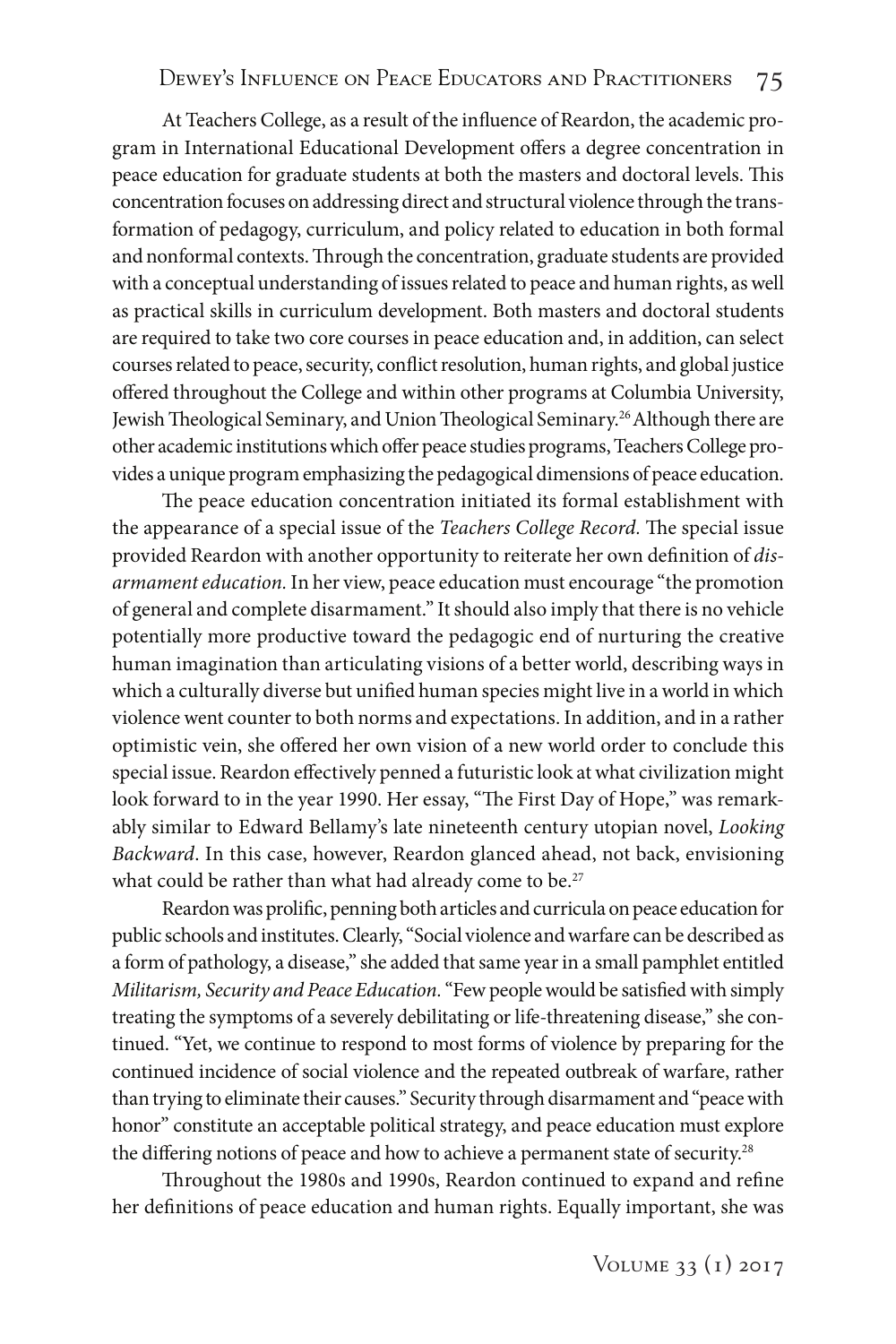## 76 A. COHAN AND C. F. HOWLETT

most adept at developing curriculum materials in peace education, especially for schools—one of her greatest contributions to the field. In terms of preparing teaching aids, she rhetorically asked herself: What are the basic facts the public and parents needed to know in order to understand the problems of peace and justice?

In an undated letter (presumably in the early 1980s) addressed to members of the Consortium on Peace, Research, Education and Development, Reardon promulgated her most comprehensive "Learning Objectives for Peace Making." In this missive, she listed the following assumptions: "commitment to global normative criteria, standards of behavior conducive to peace and justice; and ethical decision making skills, the capacity to make policy choices which will contribute to peace and justice." These criteria were followed by a list of twenty-four people-related and problem-related objectives for generating peace, which included "appreciation of human diversity and affirmation of strengths and positive characteristics in self and others;" "sense of responsibility for the welfare of self and society;" "commitment to the equal value of persons and the fulfillment of universal human rights;" "capacity to face change and conflict in a direct and constructural manner;" "capacity to accommodate to differences;" and "build[ing] cooperative relationships with others who are culturally or ideologically different from us," "knowledge of the major causes of injustice, violence and war," "knowledge of basic universal human needs and various ways of meeting them devised by different human cultures and political systems," "knowledge of persons who have made contributions to peace and justice in all parts of the world," "knowledge of the interrelationships between disarmament, development and human rights," and "knowledge of past, present and proposed future efforts to achieve peace and justice."29 In sum, this ambitious list addressed the dynamics needed to understand factors shaping human conflict and diverse cultures, including interpersonal, intergroup, interstate, and international justice, as well as oppression and injustice.

## Examples of Global Peace Education

Other scholars and students studying Dewey's impact on the discipline of peace education, furthermore, have offered their own perspectives. In one case study involving an examination of early childhood education and a sustainable peace in Sri Lanka—Claudia Gabriela Canales Gallardo noted in her thesis that "John Dewey and Maria Montessori's approaches to education are reviewed and integrated into a comprehensive framework for peace education." Singling out Dewey's concept of education for public interest, she stated that "for Dewey public interest is neither a claim, opinion, belief, nor a standpoint, position, or platform; rather, public interest constitutes a living, dynamic process that revolves around a concern for the very next moment of associated human life." More importantly, she adds, "Dewey's closing sentence to his book *Democracy and Education: 'Interest in learning from*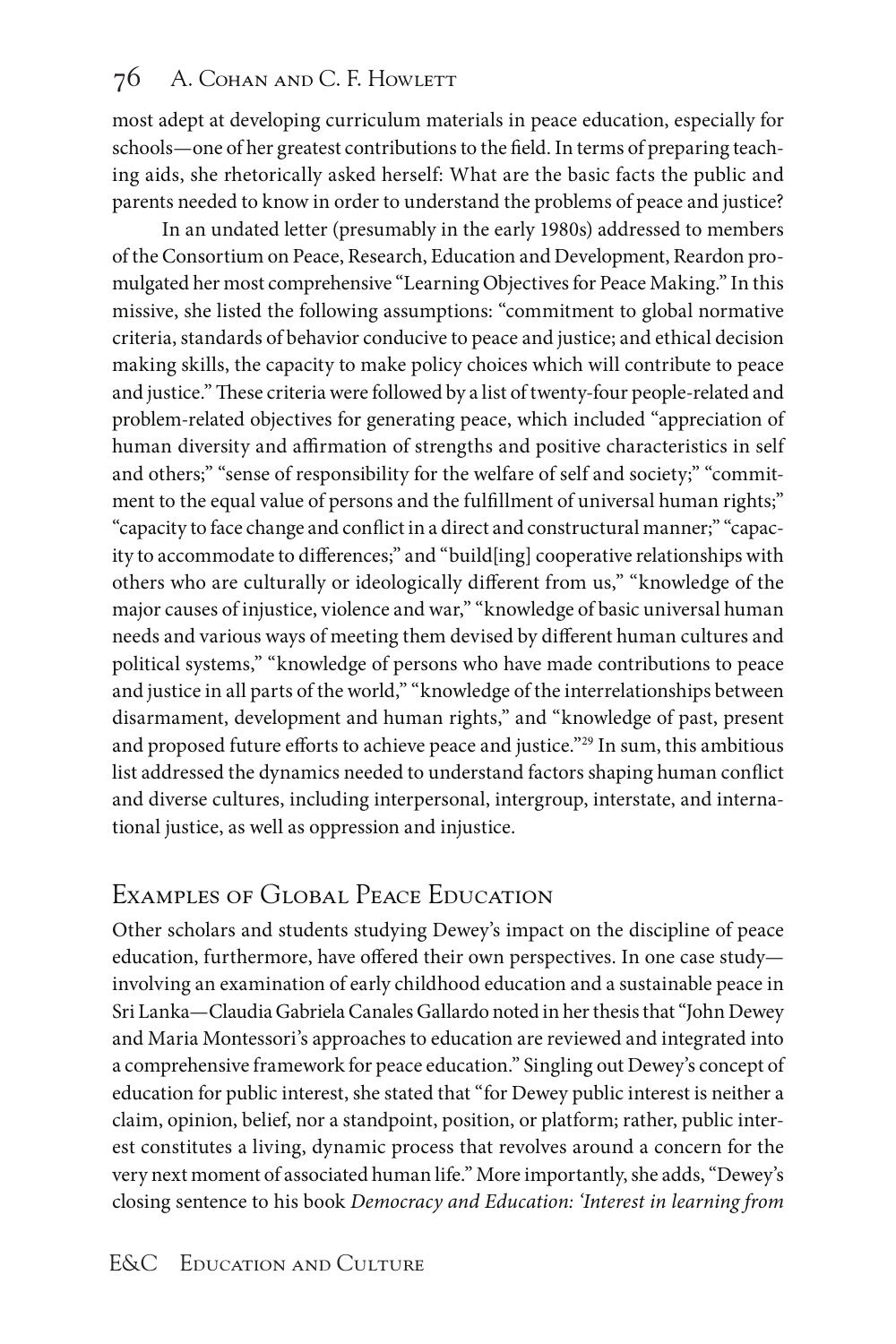*all the contacts and encounters in life is the essential public interest'* touches upon the significance in Dewey's philosophy of an education in and for [the] public. As this study is grounded in Dewey's philosophy, it follows that *'Interest in learning from all the contacts and encounters in life is the essential of peace education.'*"30

Another peace educator and scholar, James Page from Southern Cross University, Australia, remarks in his work *Peace Education: Exploring Ethical and Philosophical Foundations* that "the role of John Dewey as a peace advocate is not well celebrated . . . . Dewey's personal commitment to peace can be illustrated through his commitment to education for democracy, through his opposition to military education on campus, and also through his involvement in the 1920s campaign to outlaw war, culminating in the Kellogg-Briand Pact of 1928." In exploring the notion of habit, which Dewey undertook in his 1922 work *Human Nature and Conduct,* Page offers an interesting insight in which he observes that "Dewey describes habit/virtue as something we do which is worthwhile in itself and where he refers to the social nature of morality." For Page, the essential question in terms of Dewey's peace education contributions is, "Can peace, what we might describe as the action of interacting harmoniously and co-operatively with others, be regarded as a habit, and one which may be encouraged through education? Such interaction does comply with the conditions of morality as suggested by Dewey."<sup>31</sup>

Page also provided additional commentary regarding Dewey and peace education worthy of our attention. "A central concern is how education can assist in preventing a recurrence of armed conflict," Page noted. What concerned him, however, is not Dewey's contributions to the subject, but "that the task of teaching peace education is very reliant upon the initiative and commitment of the individual teacher or school, and as such the teacher or school is often at risk." The "Deweyan program involves challenging existing nationalistic perspectives, and when there can be immense pressures upon teachers to teach in accordance with a particular nationalistic paradigm, even in supposedly liberal-democratic societies." What must happen, Page asserted, is that the "peace education initiatives of John Dewey" must rest upon "commitments of states to peace education, in order to safeguard teachers." More importantly, "Dewey was resolutely anti-imperialist in his outlook, and a political-propagandist view of democracy would have been repugnant to him . . . . [H]e tended to describe democracy at times in almost metaphysical terms, such as constituting associated living and conjoint communicated experience." Although Dewey's critics would argue that his disciples are incapable of defining what exactly a useful world would be like, Page defended Dewey when he insisted that "we know from the life work of Dewey that it would be a world free from violence. It was an important aspect of the work of education to create such a world."32

One final example of Dewey's influence on peace education and those who teach it deserves our attention. In many respects, Ian Harris and Mary Lee Morrison continue to give scholarly and professional respectability to the field itself.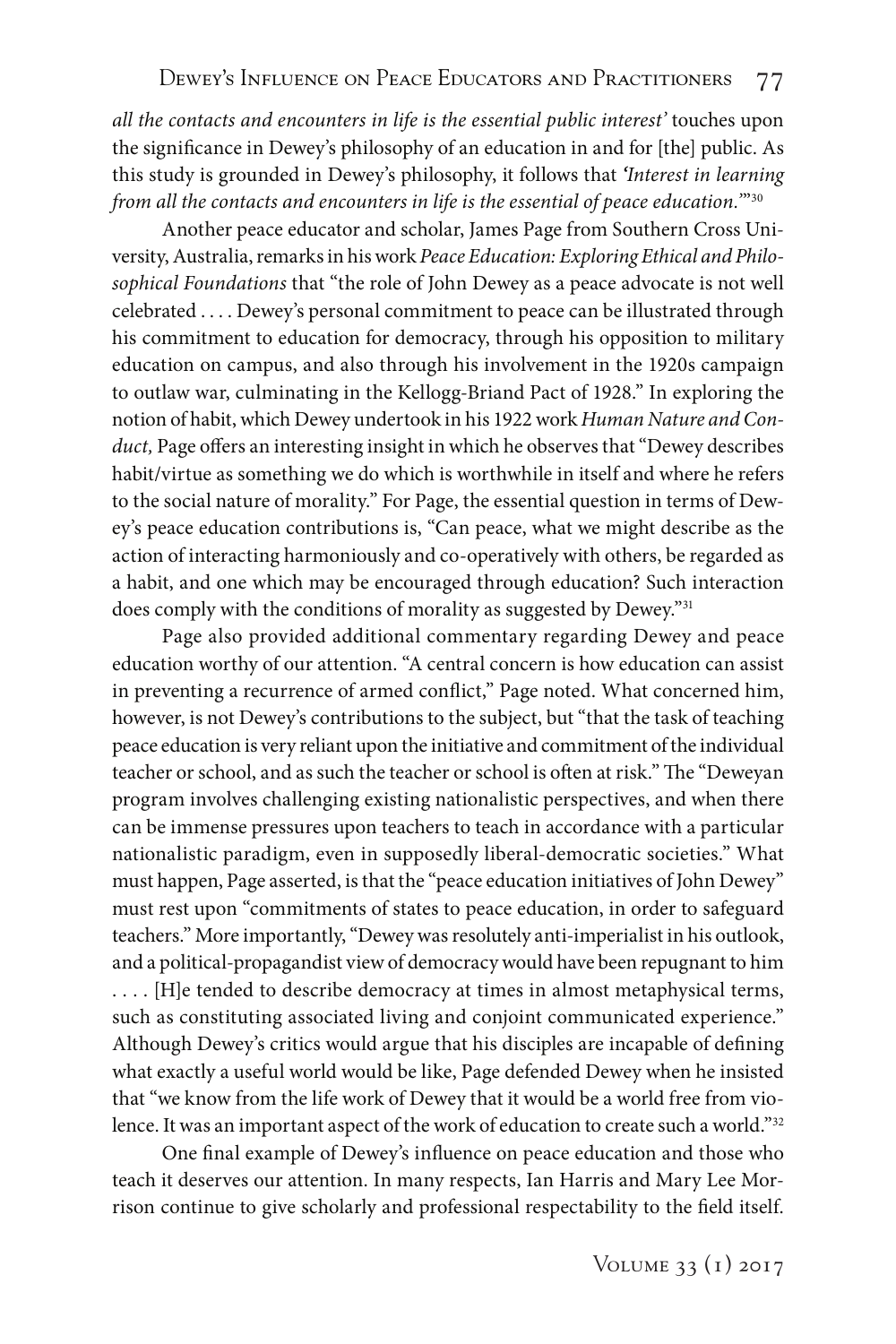## 78 A. COHAN AND C. F. HOWLETT

Their theories of application to conflict resolution and community-building through nonviolent measures relies heavily on Dewey's instrumentalist approach to social transformation; their goal, like Dewey's, is to encourage students and adults to learn what peace really means. Both educators, one a retired professor of education at the University of Wisconsin at Milwaukee (Harris), the other the founder and director of Pax Educare, the Connecticut Center for Peace Education (Morrison), collaborated to produce a model publication succinctly and effectively describing the field of peace education. It is a well-conceived narrative, not a textbook, and now in its third edition. Both educators have taught the subject—one in a traditional college setting, the other in a private, peace sponsored program—and both have conducted numerous workshops at home and abroad on the importance of education as an instrument for peace. It is their book, however, that not only explains the importance of this burgeoning field of peace education, but also demonstrates why Dewey's progressive education theories continue to shape this discipline.

According to Harris and Morrison, "Peace education involves students and educators in a commitment to create a more just and peaceful world order." But what does this really mean? Peace education, in their view, is a "type of education (adaptable to all ages and all sorts of settings)" that provides "citizens with information about current policies, sharpens their ability to analyze current states of affairs, encourages commitment to various spheres of individual concern and endeavor—politics, public affairs, trade union activities, social and cultural life and strives to promote free will necessary to make personal choices about policy."<sup>33</sup> As for peace educators, their role is to "point current and future citizens towards practical steps they might take to resolve conflicts in their own lives, as well as to become more effective actors in political systems."34

## Curriculums and Programs Supporting Peace in a Deweyan Fashion

Although Dewey never established his own peace education program, disciples of his views have certainly done so, and Harris and Morrison are no exception. "Peace Education," they assert in the image of Dewey, "is currently considered to be both a philosophy and a process involving skills, including listening, reflection, problemsolving, cooperation, and conflict resolution. The process involves empowering people with the skills, attitudes and knowledge to create a safe world and build a sustainable environment."<sup>35</sup> Clearly, what they write embraced Dewey's notion of "learning by doing." Harris and Morrison also noted that "the pursuit of peace does not strive for an idealized state of human existence with no aggression or conflict. It strives . . . for the means and for justice where human beings are treated with the dignity afforded them by their human rights."36 Once more, we are reminded of the words Dewey wrote in *The Journal of Social Forces* in the early 1920s, when he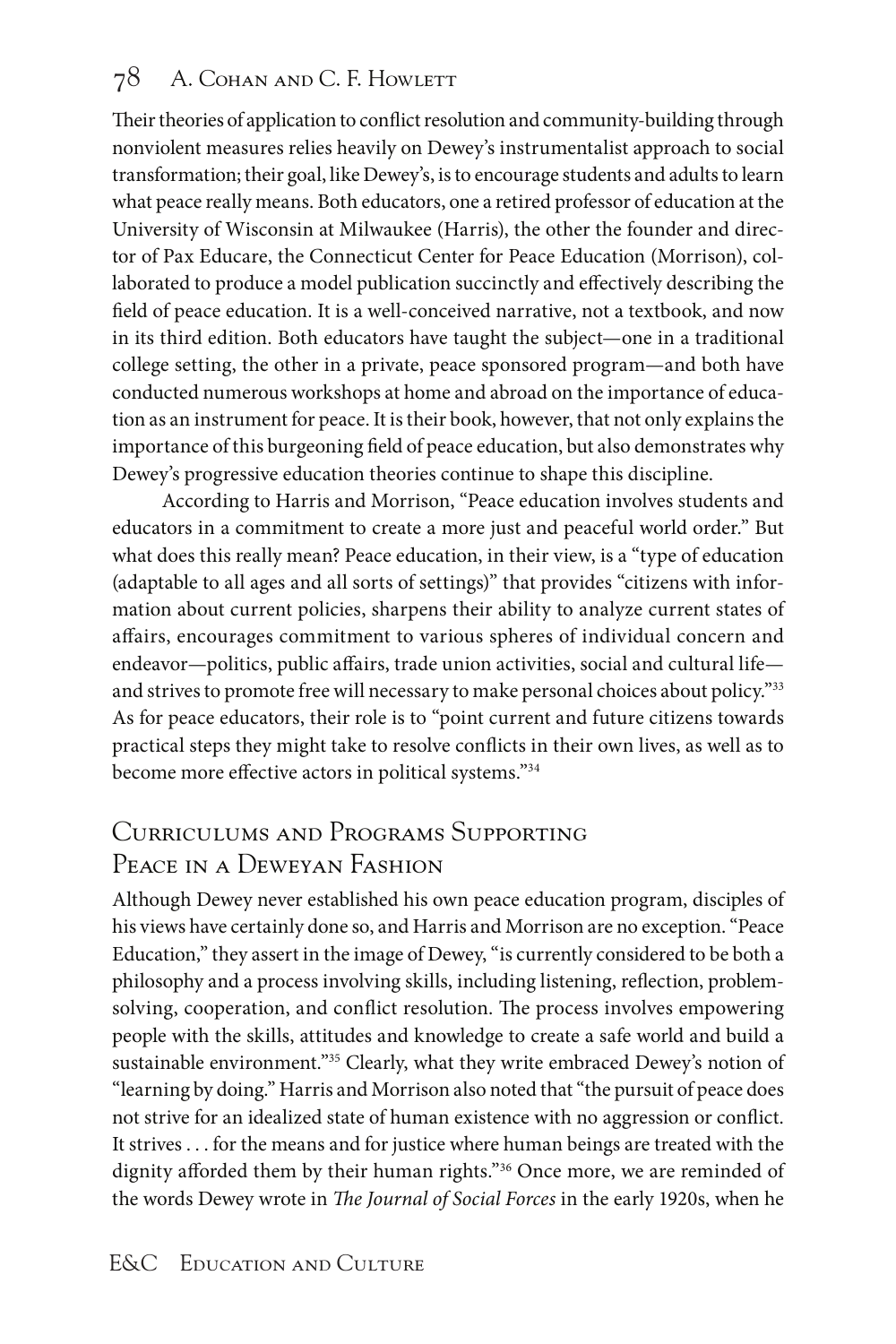called upon schools to create feelings of respect and friendliness among the peoples of the world.37 Peace educators like Harris and Morrison believe that their mission is to explain the roots of violence and to come up with alternatives to combat it. There are many more committed peace advocates *today* than we can imagine. They refuse to be constrained by the weight of patriotic conformity and educational mandates.

One of the more enduring legacies Dewey did promote, therefore, was to argue that teaching about peace did not mean simply focusing on the causes of war and alternatives to it. Rather, it was a more engaging attempt to use education to focus on globalization and citizenship as one planetary community. As Harris and Morrison point out, "peace education is more generic, attempting to draw out of people their natural inclinations to live in peace."38 Dewey's writings reflected that, albeit sometimes indirectly, or perhaps even covertly, in order to convey his message and prevent those who would criticize the teaching of peace as subversive and unpatriotic.

That Dewey's ideas on the subject of globalization and citizenship as an important component of peaceful coexistence remain alive, moreover, can be attested to when, during the academic year 2009–2010, faculty members at Teachers College attended a yearlong seminar devoted to the topic, "Rethinking Globalization, Education, and Citizenship." The principal author of the seminar's findings, David T. Hansen, noted from the outset that "In forming the seminar, I . . . had in mind what, in retrospect, could be called existential and ethical considerations. I mean 'existential' in the sense of drawing together colleagues who appreciate (if not in so many words) what John Dewey called the aleatory nature of the human condition: its fundamental unpredictability and vulnerability, and yet also its invitational quality that beckons human creativity. Dewey turned to the poet John Keats for help in describing the ability to embrace this fusion of humble realism and imaginative action." In this instance, the seminar participants were seeking not to reach conclusions but "to articulate questions, ideas, and practices that might be helpful to people interested in the nexus of globalization, education, and citizenship." It was an exploratory venture into the ethical dimensions of human understanding and cooperation—the very basis of Dewey's concept of democratic sharing.39

Two important revelations were reported by Hansen. First, seminar participants agreed that "We have much to learn, still, about the ways in which people near and far are able to experience life educationally: that is, to find a scene of learning rather than solely of existing, producing, and consuming. Our discussions returned again and again to the fact that such learning depends not on the number of degrees one possesses but rather on the degree of awareness, responsiveness, and connectedness that animates one's dealings with self and others." This is certainly an aspect of Dewey's approach to transformative experience. Second, and perhaps more importantly, was the theme of "reconceiving citizenship," a core element in Dewey's approach to international problems—a definite extension of his concept of global democracy. It seems as if the seminar participants came full circle when addressing Dewey's "the public and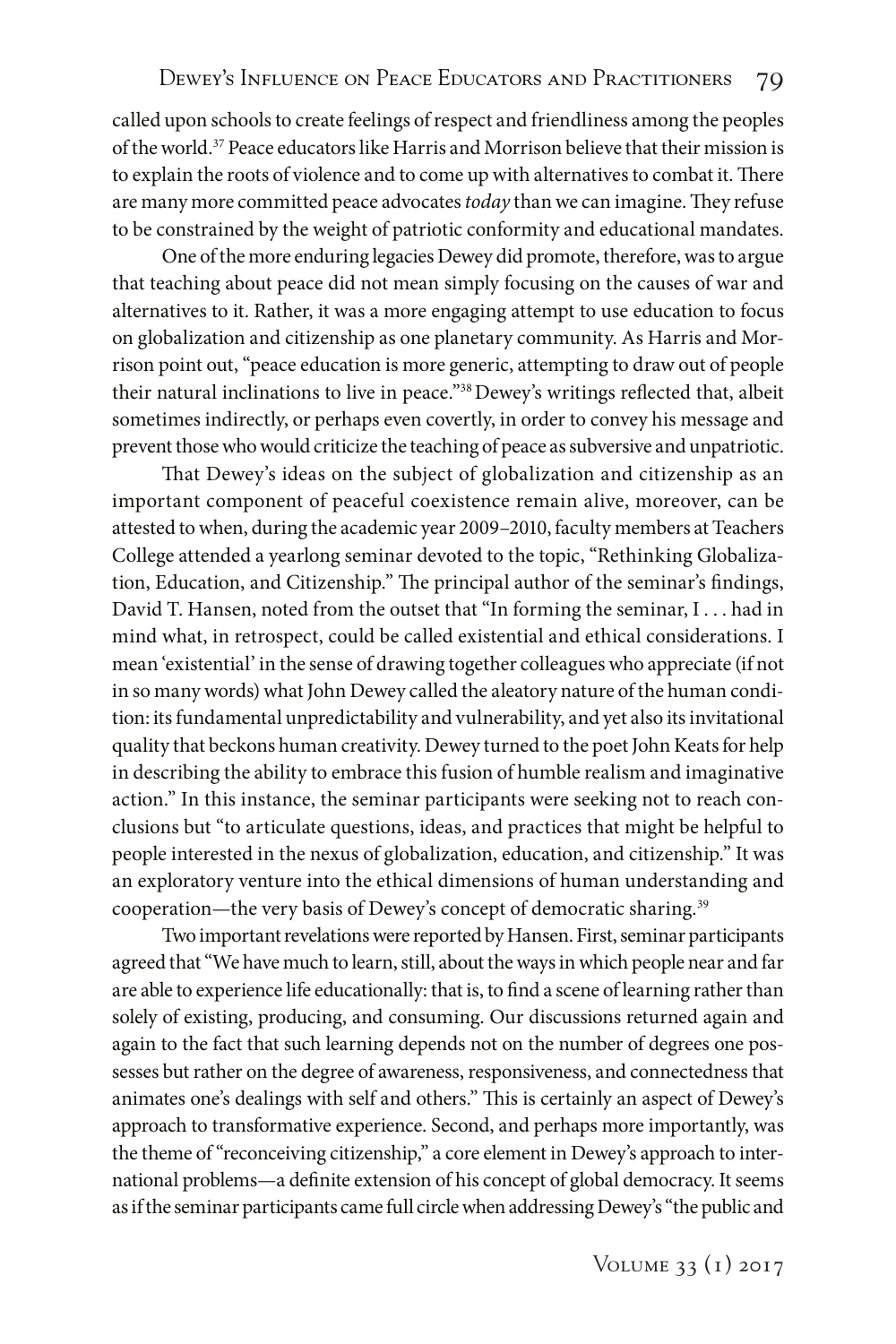its problems." According to Hansen, "New ways of speaking, of conducting oneself, and of being public all have consequences for others. They show others ways of being and acting; they give others faith that such ways are indeed possible." Fundamentally, Dewey's "common faith" in the average person reappears as the seminar illuminated "how it is that people fuel, in countless ways, an unlicensed and unofficial sense of belonging together, in figurative terms, people say: We are citizens of the human relationships we have come to form from within and across our differences. In time, such bottom-up initiative can come to influence official modes of citizenship, just as lived experiences of education can come to penetrate formal schooling, as indeed they do in every instance where a teacher or students acts upon his or her 'outside' knowledge."40

This notion has also been supported by other academicians in the field. Dale T. Snauwaert, a professor of educational theory and social foundations of education at the University of Toledo, points out that, "As John Dewey put it: 'Democracy . . . means a way of living together in which mutual and free consultation rule instead of force . . . .'" Many of the principles related to democracy and public reason, which Dewey advocated in *Democracy and Education* among other works, Snauwaert noted, have had a direct bearing on the current practice of peace education. In his article he also highlights the point that Dewey always talked about the duty of civility and global responsibility. "A peace education for global responsibility, consistent with the values and principles of a democratic ethical framework," according to Snauwaert, "seeks to develop a deep, critically reflective understanding of a democratic ethical framework, skills, understandings and dispositions of public deliberation necessary for democratic deliberation, and the internal moral resources necessary for civic responsibility within and across the borders of a democratic society."41

Furthermore, Snauwaert extends Dewey's analysis of educational philosophy as the premise for an effective and cooperative democratic society by insisting that "education is a *normative* enterprise . . . driven by fundamental social values as well as the imperatives of social justice." Once again, referencing Dewey's *Democracy and Education* and the *Child and the Curriculum,* he writes that "Educational reflection and deliberation . . . required a normative frame of reference. Human beings interpret and understand experience, including values and moral and political principles, through frames of reference. We think, choose and value within context of frameworks of discourse and understanding." That said, where Dewey's theories remain pertinent with respect to peace education and democratic principles grounded in philosophical rationale are easily captured by Snauwaert: "Democracy is an appealing and powerful normative frame of reference. As Dewey suggested: '. . . unless education has some frame of reference it is bound to be aimless, lacking a unified objective. The necessity for a frame of reference must be admitted. There exists in our country such a frame of reference. It is called democracy.' At the heart of democracy are values of moral equality and liberty, understood as an equal right to self-determination." Moreover, Snauwaert continues, "Self-determination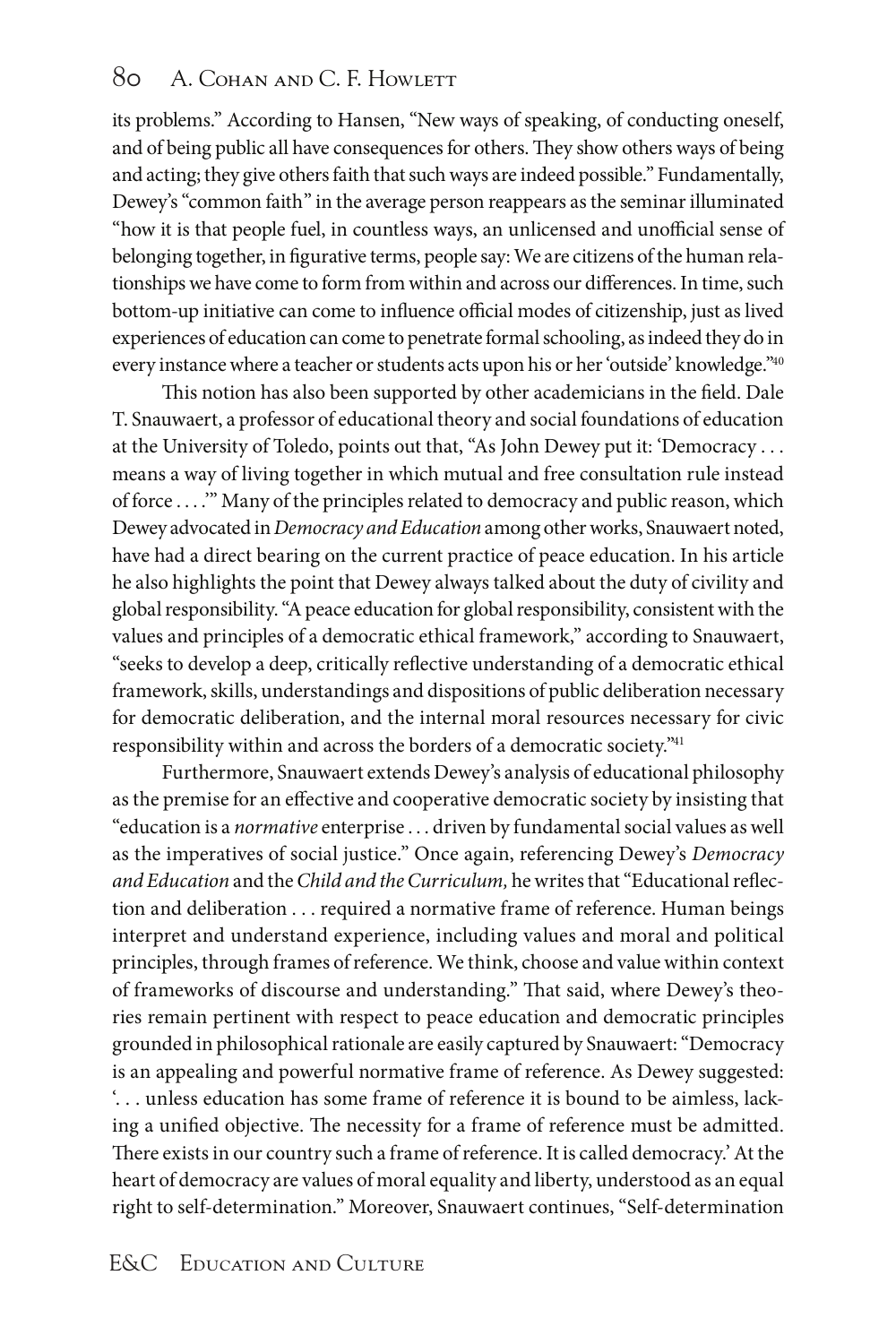requires that there should be careful reflection upon and rational deliberation concerning social values and, in turn, the imperatives of justice . . . . John Dewey suggests: 'Democracy also means voluntary choice, based on intelligence that is the outcome of free association and communication with others. It means a way of living together in which mutual and free consultation rule instead of force . . . . "42

Also building on Snauwaert's analysis is the view of sociologist Moses Chikwe at the University of California at Los Angeles. In "Civic Education and Global Citizenship: A Deweyan Perspective," Chikwe maintains that "civic education does hold the promise of expanding the narrow goal of traditional citizenship to the global perspective, due to the organized capacity of civic education and schooling in general in communicating the civic ideals." The relevancy of Dewey's work concerns his "articulation of the public." For Chikwe, Dewey's present-day contribution would be in helping educators expand "the traditional notion and understanding of civic education which is nationalistic in orientation to the more globalized understanding." Dewey's rationale for establishing schools was "to well educate every member of the society for the success of democracy." In terms of peace education, Chikwe continues, schools are laboratories "of social settlements where individuals gather to not only share ideas but ideas that are incarnated in human form. The human interaction among students helps to build up future community among them, a society where each will learn to be both responsible for himself/ herself and responsive to others. Dewey placed a permanent stress on this formation of community among students and teachers in the process of education or inquiry." This notion of communal interaction, which Dewey addressed in *The Public and its Problems,* fits nicely into Chikwe's call for rethinking "the meaning of citizenship through civic education." Peace educators are constantly drawing upon Dewey's theories for inspiration and direction in their own work as this article demonstrates. "Education for Dewey," Chikwe fittingly observes, "was central for the forming and shaping of a democratic nation by forming in the citizen-subject the moral responsibility of living with others and contributing to the upkeep of the nation. He already signaled to the role of education in forming in everyone the idea of global citizenship by inviting us to look beyond the frontier of the nation. Hence in educating the young we are not just to be concerned with the national spirit but the entire human community (global village)."<sup>43</sup>

The notion of "experiential learning," as it relates to community-based problems, is another important contribution Dewey made to current practices in peace education. A number of scholars have recognized this contribution, thus reaffirming Dewey's continuing influence in the field of peace studies. For example, Aline Stomfay-Stitz makes an astute observation in pointing out that "the effective use of experience as an integral part of education, in order to empower learners and promote the common good" enhances one's ability to address matters like "cross-cultural awareness and personal growth." Dewey's earlier notion of school-as-community has been redeployed by current peace educators willing to link community development with experiential learning as a means for improving daily living conditions. During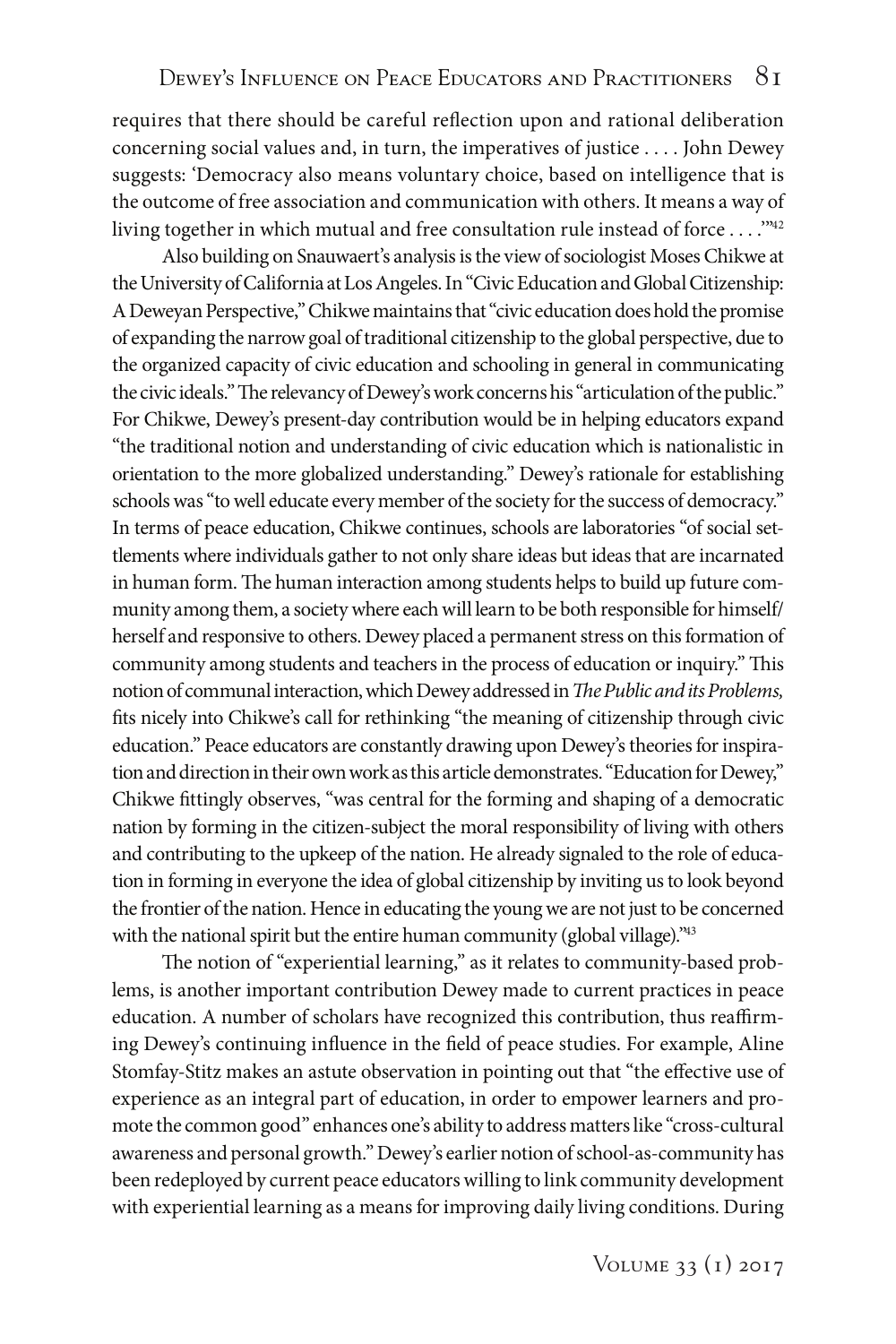the 1980s, for instance, community-based organizations witnessed numerous citizens educating "others in the concepts of peace education and activism . . . and shared concrete strategies for bringing about change." The renewed interest in experiential learning for American education, which was ushered in at the dawn of a new century, Stomfay-Stitz argues, "was complementary to the philosophy of John Dewey, especially as articulated in his *Experience and Education* (1938). Dewey's learningby-doing concept has since been enhanced by several decades of research, including Jean Piaget's and Maria Montessori's, on how children and young people learn best."44

Stomfay-Stitz's observation is supported by Ed Brantmeier, a professor at James Madison University. Brantmeier has been actively engaged in teaching peace education for a number of years and, like his peers, reminds us of the importance of Dewey's earlier interest in education as an instrument for real-world understanding. "John Dewey's real world, experiential education," Brantmeier states, "moved learning from the abstract into the realm of the 'lived curriculum' by investigating the sometimes messy problems of life. This cooperative, democratic approach considered schools/education as vehicles for social transformation via embodied forms of learning." What makes Dewey's theories relevant, Brantmeier adds, is that "congruent with some aspects of peace education, this problem-based learning of Dewey requires exploration of real world issues to forge real world solutions. Peace education, aimed at alleviating various forms of violence (direct, cultural, structural), inherently has been responsive to different forms of violence expressed in situated historic contexts and has morphed and changed with pressing issues of humanity and the planet." Dewey's continuing influence, Brantmeier insists, is this: "True to evolution, adaptive intelligence to changing environmental circumstances has kept peace education alive and well through changing times. Problem-based learning invites deep learning given that it moves toward Bloom's higher levels of thinking—application, evaluation, synthesis. It is this type of higher order, complex, and applied thinking that will continue to evolve the field of peace education . . . . "45

Jing Lin, at the University of Maryland, extends the analysis further. In presentday terms, she reminds readers that "Our school [curricula] are still pitching people as antagonistic forces, rather than as human beings who have so much in common that we can work together and solve our problems by appealing to the good nature in us." As Dewey argued in the 1920s and 1930s, Lin insists that "our schools are ignoring the simultaneous development of our students' emotional, moral, spiritual and ecological intelligences." Dewey's concept of school as community, nurturing interdependent cooperation, continues to be neglected as part of "students' holistic development." All of those "attributes and qualities such as sympathy, compassion, care, respect, love, [and] forgiveness," which Dewey identified as components of intelligence and learning, Lin insists, "are glaringly missing in our education. Our curriculum teaches war rather than peace . . . . Our schools pay scant attention to teaching students to be richly literate of each other's culture, beliefs, religions and traditions." Her compelling arguments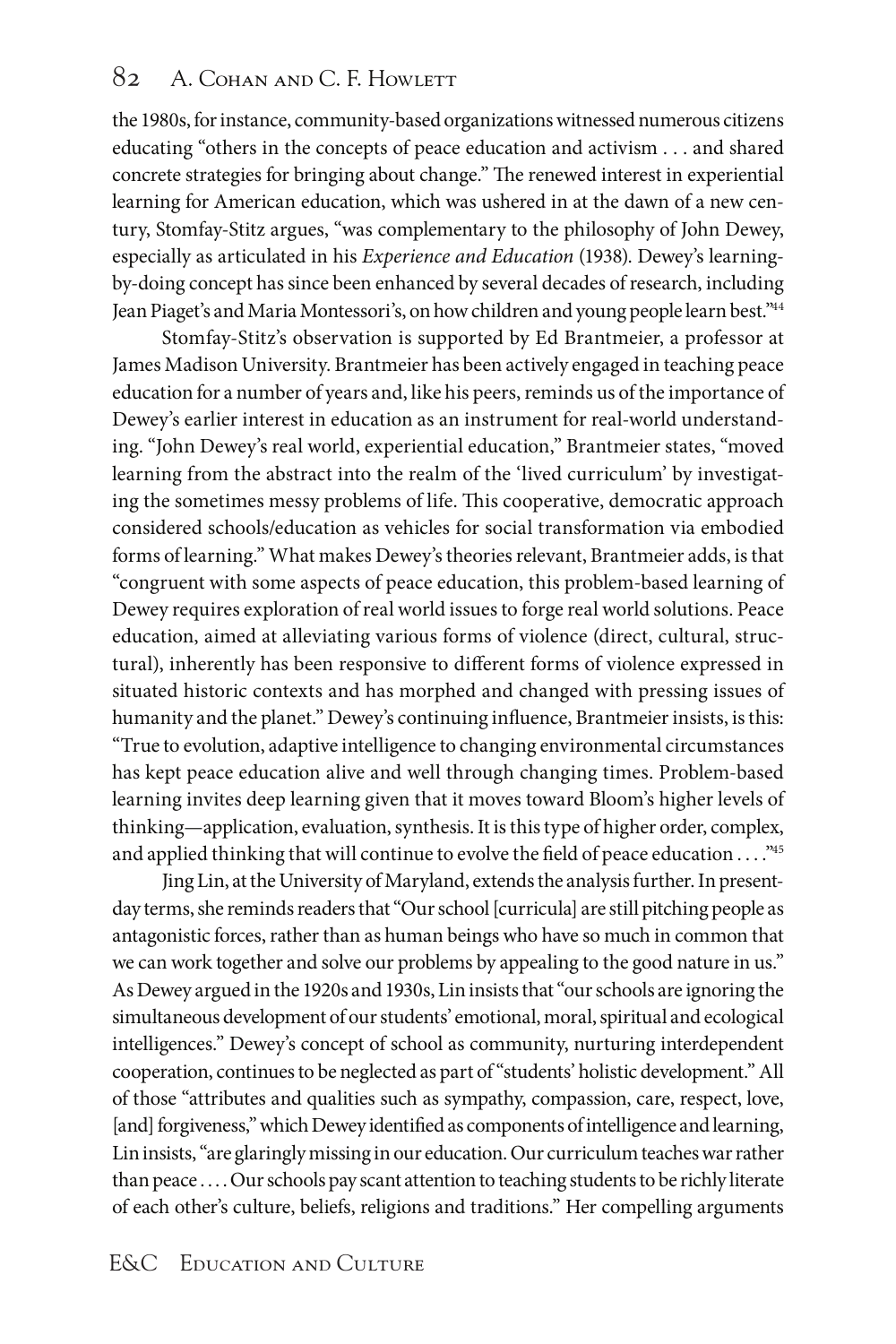in favor of peace education in the  $21<sup>st</sup>$  century are remarkably similar to those Dewey offered in his 1923 article in *Journal of Social Forces* and after.46

## Confronting the Age-Old Problem of Nationalism

Ultimately, in terms of assessing Dewey's contribution to thinking about peace education, as seen through a twenty-first century lens, it is necessary to consider what he said about the generic meaning of nationalism in the aftermath of World War I and the obligation teachers must uphold as to how to address it. No one knew better than Dewey that the nationalistic furor of the war period had turned schools into seminaries of patriotism and that it caused many educators to question their given role as moral and social agents of compassion and understanding.

The issue of national sovereignty still remains the most significant obstacle to peace. The late, distinguished historian Merle Curti, who taught at Teachers College only a few years after Dewey had retired from active teaching, noted that it was the esteemed philosopher,

 . . . who gave systematic philosophical expression to the belief that the more exclusive types of nationalism and patriotism were no longer adequate instruments to test plans for the solution of pressing problems. He recognized the past services of even the narrower, more chauvinistic patriotism in forcing men out of limited sectionalisms into larger social units and in creating loyalty to a state which subordinated petty and selfish interests; but he pointed out that this type of nationalism and patriotism now stood in the way of continuing the same process by setting up a dislike of all who did not find themselves within the charmed national circle . . . .

. . . . The task now was to develop the desirable aspects of nationalism, that is, those that served as the friend, not the foe, of the international society that come into being. Only such constructive patriotism would enable people to prevent self-seeking politicians from cleverly playing on the emotion of national loyalty and the ignorance of other lands to advance their own interests . . . .

. . . . Thus he deplored the tendency to insist on nation-wide conformity to conventional ideas of national loyalty and patriotism. Desirable and necessary though unity in crisis was, it could best be obtained, Dewey held, through intelligence and education, rather than through fear, compulsion, and violence. Such short cuts to the desired end could only, he urged, breed bitter hatreds.<sup>47</sup>

Whatever the case might be, it is apparent that every citizen on this globe must be ready to tackle, as previously noted in the words of Curti, "the perpetual dilemma of what to do when the values of peace are in apparent conflict with decency, humanity, and justice."<sup>48</sup> For peace educators that remains the ultimate challenge.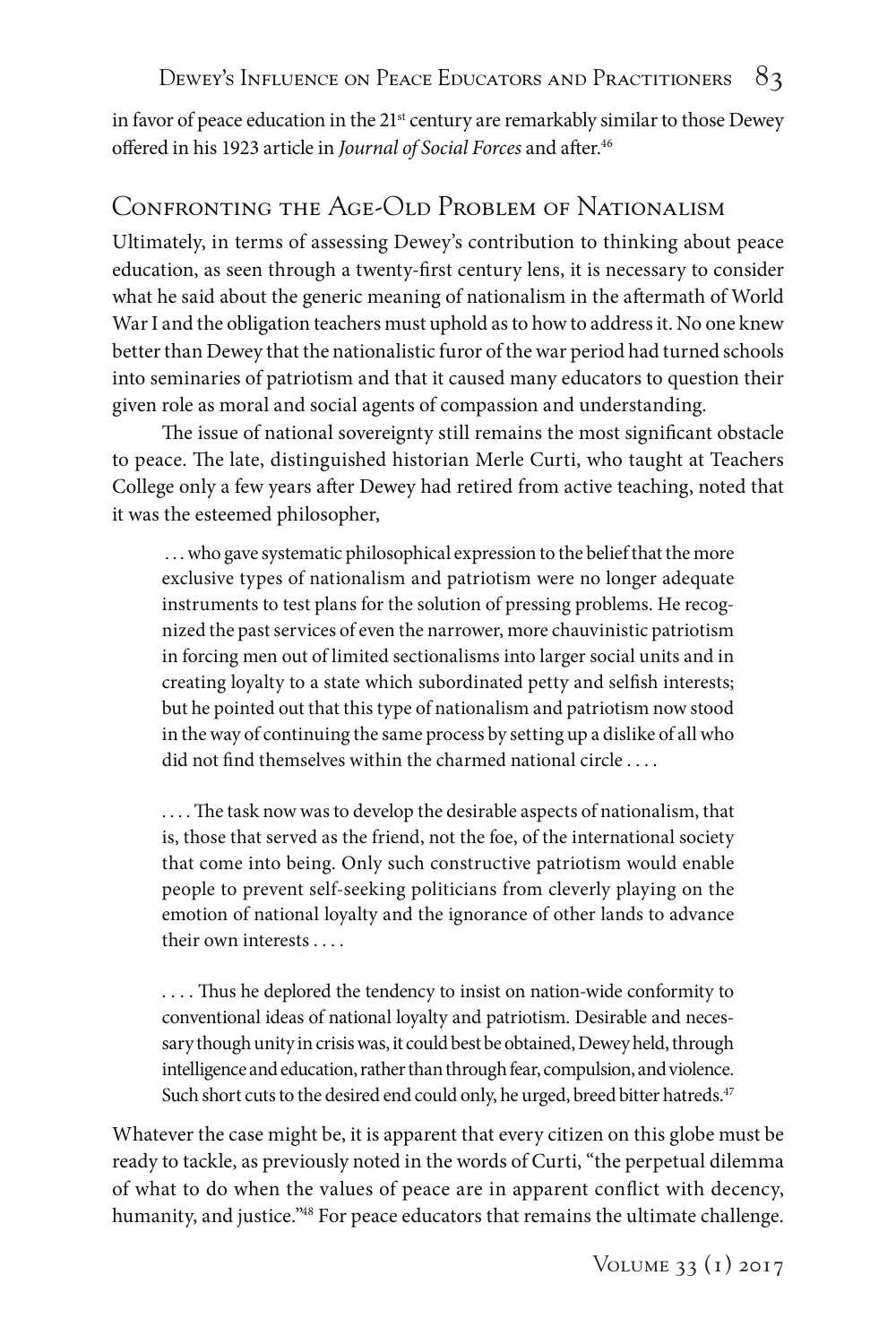## Conclusion

Given the current intimidation from terrorism and the threat of nuclear annihilation, therefore, Dewey's position and his message appear all the more imperative. Of course, there are still some unanswered questions peace educators are asking as to how Dewey would have carried them out in today's troubled world; questions arise in Dewey's most famous work, *Democracy and Education*: what defines the "working disposition of the mind" necessary for establishing peace?; what exactly "binds people together in cooperative pursuits . . . apart from geographical limitations"?; how can education change the "provisional character of national sovereignty"? Dewey was absolutely right in bringing these questions to readers' attention. But his lack of guidance on how to pursue his wishes, for fear of creating fixed ends, left room for a variety of interpretations depending on how one defines disposition of mind, cooperative pursuits, and provisional character.

Nonetheless, educational programs at all levels have social justice as the cornerstones of their mission statements. However, peace and peacebuilding initiatives are still not sustained components of the educational process as Dewey had hoped. They exist, as noted above, but are too few and far apart given the insistence upon governments' continued reliance on protecting the sanctity of national selfdefense. What would Dewey say about how the global population has entered the twenty-first century? It seems clear that conflict is again building and that civil wars, terrorist attacks on major cities and historical beacons, and destabilization of key economies will continue to have an impact on the next and future generations. Now, more than ever, it is time to make peace education part of the everyday school curriculum in order to finally establish Dewey's vision of world citizenship.

## **Notes**

*Nota Bene*: The present work is based in very small part upon our recent book published by Southern Illinois University Press, *John Dewey, America's Peace-Minded Educator.* 

1. John Dewey, "Higher Learning and War," *John Dewey: The Later Works, 1925–1953,* ed. Jo Ann Boydston, vol. 14, 1939–1941 (Carbondale: Southern Illinois University Press, 1988), 273.

2. Ibid., 274.

3. John Dewey, "The Basic Values and Loyalties of Democracy," *John Dewey: The Later Works, 1925–1953,* ed. Jo Ann Boydston, vol. 14, 1939–1941 (Carbondale: Southern Illinois University Press, 1988), 275–77.

4. John Dewey, "The School as a Means of Developing a Social Consciousness and Social Ideals in Children," *Journal of Social Forces* 1, no. 5 (1923), 515.

5. John Dewey, "Education as Politics," *Character and Events: Popular Essays in Social and Political Philosophy,* ed. Joseph Ratner, vol. II (New York: Henry Holt, 1929), 776–81.

6. John Dewey, *The School and Society* (Chicago: University of Chicago Press, 1899), 28. 7. Molly Cochran, "Pragmatism and International Relations: A Story of Closure and Opening." *European Journal of Pragmatism and American Philosophy* 4, no. 1 (2012), 145, accessed January 23, 2014, http://lnx.journalofpragmatism.eu/wp-content /uploads/2012/07/8\_cochran.pdf.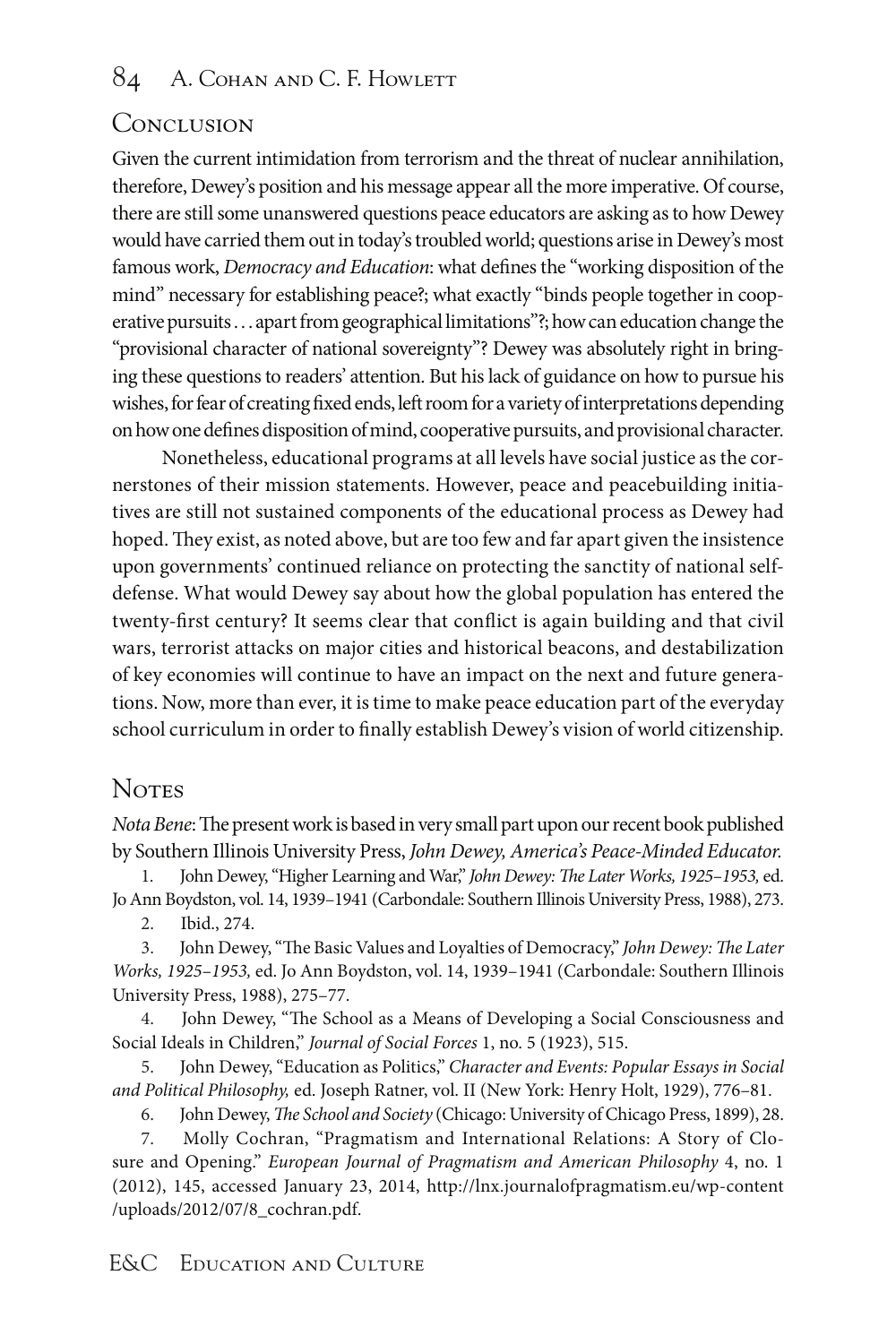8. EURED, *The EURED Teacher Training Programme. Curriculum of a European Peace Education Course* (Klagenfurt, Austria: EURED, 2002), 10.

9. See, Charles F. Howlett and Ian Harris, *Books, Not Bombs: Teaching Peace since the Dawn of the Republic* (Charlotte, NC: Information Age, 2010), 202; quoted in William Frankena, *Three Historical Philosophies of Education: Aristotle, Kant, and Dewey* (Chicago: Scott, Foresman, 1965), 180. Nel Noddings's work, moreover, continues to examine the ongoing relationship between democracy and education. In her most recent work, she continuously draws upon Dewey's *Democracy and Education* in order to show how education is the basis of a democratic society and how it helps offer a pathway to establishing a better world in which cooperation, understanding, and interdependence are at the heart of democracy. Similarly to what Dewey argued almost one hundred years ago, Nodding believes that twenty-first century education should be based on cooperation, not the age-old dogmatic alternative of competition. See Nel Nodding, *Education and Democracy in the 21st Century* (New York: Teachers College Press, 2013), *passim*; Nodding, "War, Critical Thinking and Self-Understanding," *Phi Delta Kappan* 85, no. 7 (March 2004), 489–95.

10. John Dewey, *Democracy and Education* (New York: Macmillan, 1916), 4–5. This notion is conveyed throughout the work. Dewey's social philosophy was closely connected to the idea that one had to work within the system in order to reform it. The realist in him recognized that wars were part of the international order. The idealist in him opted for solutions to that issue by searching for possibilities—alternatives—for abolishing a culture of violence. Peace educators operate from that very condition Dewey formulated when describing how social change was possible through intelligent choices. According to one Dewey scholar, "In order for one to reconstruct experience, to make practice more intelligent than it would otherwise be, experience or practice must be transformable. This is possible because our interactions are not only satisfying; they are also unsatisfying. Life is a mixed affair. But by being intelligent we can reshape situations so that they become consummatory rather than slack or incomplete. If life contained no satisfactions that could be extended or reproduced [no war, for example] or if we lacked the ability to modify situations, Dewey's experience-remaking model would be unrealistic. As it is, his reconstructive model of intelligence is situated in his biological understanding of experience-existence. We are organisms engaged in constant interactions with our environments. Some of these interactions are more desirable, and some less or even distinctly undesirable. Through intelligized behavior we can adjust our situations as necessary, thus enlarging the desirable in our lives." See Michael Eldridge, *Transforming Experience: John Dewey's Cultural Instrumentalism* (Nashville, TN: Vanderbilt University Press, 1998), 39–40.

- 11. John and Evelyn Dewey, *Schools of Tomorrow* (New York: E. P. Dutton, 1915), 208.
- 12. Ibid., 121–23.

13. Ibid., 177–79. According to educator Aline Stomfay-Stitz, during the early decades of the twentieth century "two prominent Americans . . . contributed significantly to the formation of peace education principles: Jane Addams and John Dewey . . . . Dewey, the noted educational leader and philosopher, envisioned the school as an agent of social change and outlined these goals in many of his writings. However, limited attention has been paid to his concern for the economic, social, and political causes of war or to his support for world citizenship." See Stomfay-Stitz, "A History of Peace Education in the United States of America," in *Encyclopedia of Peace Education*, ed. Monisha Bajaj (New York: Information Age, 2008), 2.

14. Ian Harris, "Principles of Peace Pedagogy," *Peace & Change* 15, no. 3 (July 1990), 255. In this article, Harris also pointed out that in 1988 the Oregon State Board of Education mandated peace education in its schools, and other school districts, such as those of Berkeley, CA, Milwaukee, WI, and Cambridge, MA, passed resolutions endorsing peace studies. Independently,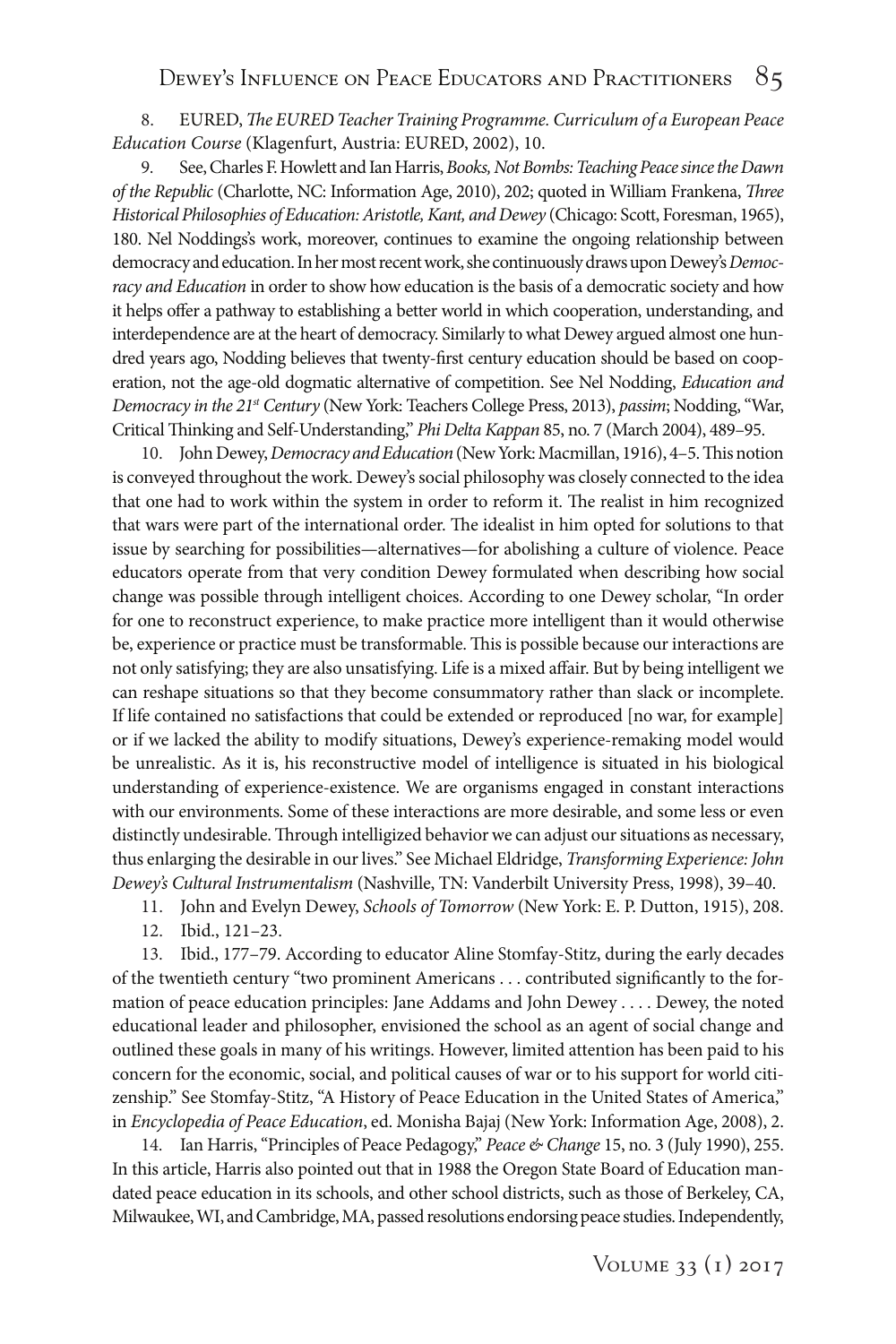#### 86 A. COHAN AND C. F. HOWLETT

teachers in other districts began teaching their own peace lessons. Part of this reform movement, moreover, was designed to reduce school violence through conflict resolution programs.

15. David P. Barash, *Introduction to Peace Studies* (Belmont, CA: Wadsworth, 1991), 26–7.

16. Susan F. Semel and Alan R. Sadovnik, "The Contemporary Small-School Movement: Lessons from the History of Progressive Education," *Teachers College Record* 110, no. 9, 1717–44, accessed May 19, 2010, http://www.tcrecord.org, ID number: 15166. One should also consult Aliene Stomfay-Stitz, *Peace Education in America, 1828–1990: Sourcebook for Education and Research* (Metuchen, NJ: Scarecrow, 1993), *passim.* 

17. Svi Shapiro, "Towards a Critical Pedagogy of Peace Education," *Kultura-Społeczeństwo-Edukacja* 7, no. 1 (2015), 7–20.

18. H. B. Danesh to C.F. Howlett, January 22, 2013; See, also, Danesh, *Education for Peace Reader* (Victoria, Canada: EFP Press, 2011), *passim.*

19. Ibid.

20. John Dewey, *Ethics,* in *The Later Works 1925–1953,* ed. Jo Ann Boydston, vol. 7 (Carbondale: Southern Illinois University Press, 1988), 259–60.

21. Quoted in Ian M. Harris and Mary Lee Morrison, *Peace Education,* 2nd ed. (Jefferson, NC: McFarland, 2003), 210–211. A third edition was published in 2013.

22. Elise and Kenneth Boulding, *The Future: Images and Processes* (Thousand Oaks, CA: SAGE, 1995), *passim.*

23. Elise Boulding, "Toward a Culture of Peace in the Twenty-First Century," *Social Alternatives* 15, no. 3 (1996), 38.

24. Betty Reardon, "Obstacles to Disarmament in Education," *Bulletin of Peace Proposals* 10, no. 4 (1979), 364–67; "Peace Education: A Review and Projection," in *Routledge International Companion to Education,* eds. Bob Moon, Sally Brown, and Miriam Ben-Peretz (New York: Routledge, 2000), 401.

25. Howlett and Harris, *Books, Not Bombs,* 179–80.

26. Consult the International Center for Cooperation and Conflict Resolution, Teachers College, Columbia University at http://icccr.tc.columbia.edu/.

27. Betty Reardon, "Disarmament Education as World Order Security," *Teachers College Record* 84, no. 1 (1982), 137–51.

28. Betty Reardon, *Militarism, Security and Peace Education: A Guide for Concerned Citizens* (Valley Forge, PA: United Ministries in Education, 1982), 16–17, 38–40.

29. Quoted from the Betty Reardon Papers, MSS-226, The Ward M. Canaday Center for Special Collections, University of Toledo; also: https://www.utoledo.edu/library /canaday/HTML\_findingaids/MSS-226.html. Fittingly, Reardon's pioneering work at Teachers College is continuing with the efforts of Monisha Bajaj. Bajaj, now at the University of San Francisco, has focused her teaching and research interests on peace and human rights education, along with educational policies and practices both in the United States and abroad. She has developed a curriculum on peace and human rights for UNESCO as well as nongovernmental organizations. According to Bajaj, "Peace education is generally defined as educational policy, planning, pedagogy, and practice that can provide learners . . . with the skills and values to work toward comprehensive peace. Comprehensive peace includes the oft-discussed domains of both 'negative' and 'positive' peace that . . . comprise the abolition of direct or physical violence, and structural violence constituted by systematic inequalities that deprive individuals of their basic human rights. The areas of human rights education, development education, environmental education, disarmament education, and conflict resolution education are often included in a broader understanding of the multifaceted approaches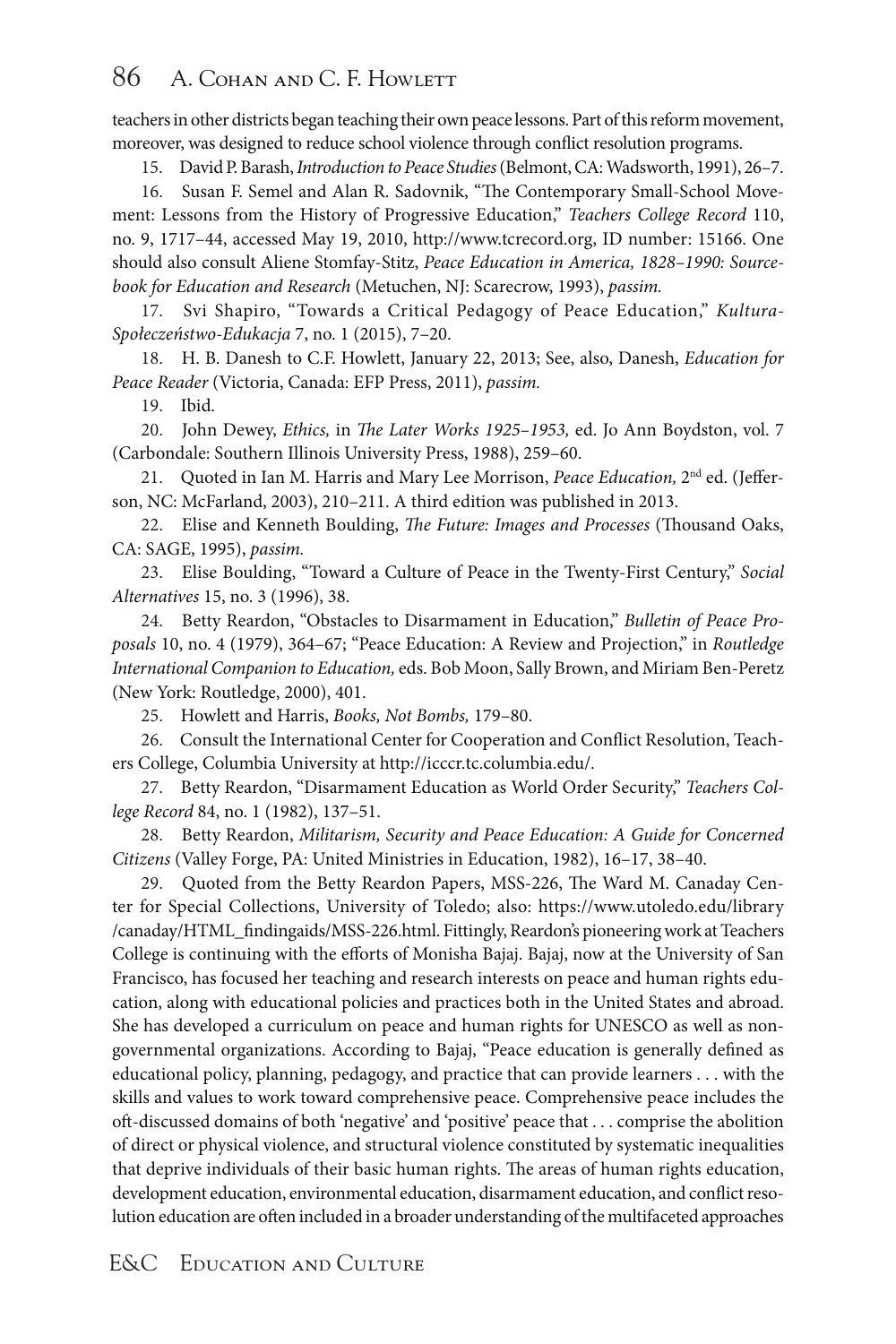of peace education. Despite different approaches, the holistic aim of peace education can be summarized as the achievement of 'all human rights for all people(s).'" See Monisha Bajaj, ed., *Encyclopedia of Peace Education* (Charlotte, NC: Information Age, 2008), 1–2.

30. Claudia Gabriela and Canales Gallardo, "Early Childhood Education: Towards Sustainable Peace in Sri Lanka," (master's thesis, Graduate Institute of Peace Studies, Kyung Hee University, South Korea, 2009), 27.

31. James Page, *Peace Education: Exploring Ethical and Philosophical Foundations* (Charlotte, NC: Information Age, 2008), 43–44.

32. Ibid., 77–78. For additional commentary related to Dewey's latent influence on the peace educator practitioners, consult Barbara Thayer-Bacon, "Maria Montessori, John Dewey, and William H. Kilpatrick," *Education and Culture* 28, no. 1 (2012), 3–20; Jacob Ritter, "Sacred Cultures of Peace and Justice: An Integrated Model for Peace Learning" (unpublished paper, Peace and Justice Studies Conference, Elizabethtown, PA, 2007); and Jing Lin, Edward J. Brantmeier, and Christa Bruhn, eds., *Transforming Education for Peace* (Charlotte, NC: Information Age, 2008), *passim.*

33. Harris and Morrison, *Peace Education,* 4.

34. Ibid., 4–5.

35. Ibid., 9.

36. Ibid., 13.

37. Howlett and Harris, *Books, Not Bombs,* 27–33; Stomfay-Stitz, *Peace Education in America, 1828–1990,* chapter 1 and pp. 284–315.

38. Harris and Morrison, *Peace Education,* 80.

39. David T. Hansen, "Introduction: Rethinking Globalization, Education, and Citizenship," *Teachers College Record* 113, no. 6 (2011), 1135–53, accessed March 4, 2013, http:// www.tcrecord.org, ID number: 16135.

40. Ibid.

41. Dale T. Snauwaert, "Democracy, Public Reason and Peace Education," *Global Campaign for Peace Education Newsletter* 88 (November 2011), accessed March 20, 2013. http:// www.peace-ed-campaign.org/newsletter/achives/88.

42. Dale T. Snauwaert, "The Importance of Philosophy for Education in a Democratic Society," *In Factis Pax* 6, no. 2 (2012), 73–84.

43. Moses Chikwe, "Civic Education and Global Citizenship: A Deweyan Perspective," *In Factis Pax* 6, no. 1 (2012), 1–25. In *The Public and Its Problems,* Dewey sought to define what a good state is: "When a state is a good state . . . it renders the desirable associations solider and more coherent; indirectly it clarifies their aims and purges their activities. It places a discount upon injurious groupings and renders their tenure of life precarious. In performing these services, it gives the individual members of valued associations greater liberty and security . . . . It enables individual members to count with reasonable certainty upon what others will do, and thus facilitate mutually helpful cooperations. It creates respect for others and for one's self. A measure of the goodness of a state is the degree in which it relieves individuals from the waste of negative struggle and needless conflict and confers upon him positive assurance and reinforcement in what he undertakes . . . . But this recognition cannot be legitimately converted into the monopolistic absorption of all associations into The State, nor of all social values into political value . . . . Nor can the liberating and confirming results of public action be construed to yield a wholesale idealization of states in contrast with other associations. For state activity is often injurious to the latter. One of the chief occupations of states has been the waging of war and the suppression of dissentient minorities . . . ." (71-73).